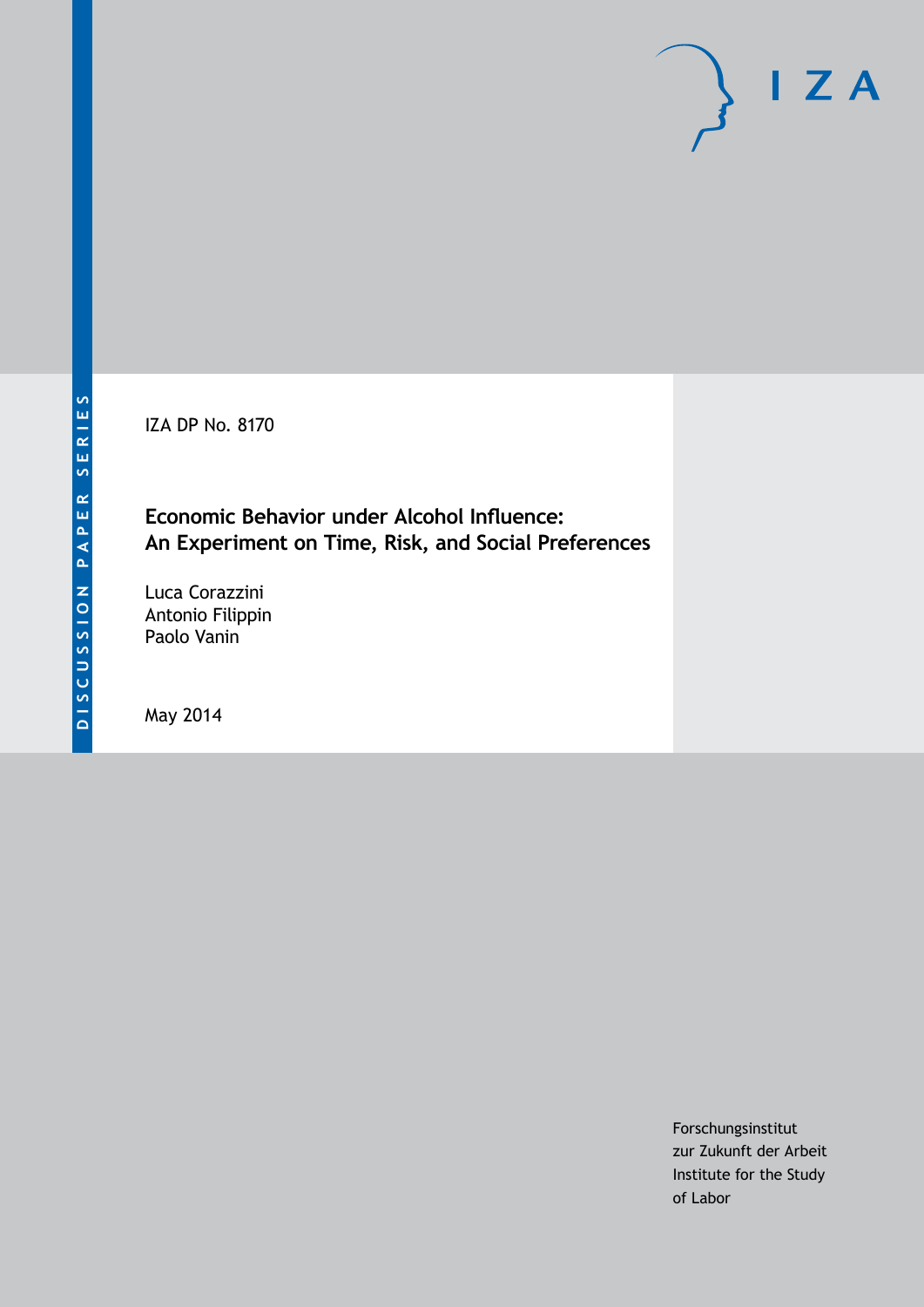# **Economic Behavior under Alcohol Influence: An Experiment on Time, Risk, and Social Preferences**

## **Luca Corazzini**

*University of Padua*

### **Antonio Filippin**

*University of Milan and IZA*

### **Paolo Vanin**

*University of Bologna*

Discussion Paper No. 8170 May 2014

IZA

P.O. Box 7240 53072 Bonn Germany

Phone: +49-228-3894-0 Fax: +49-228-3894-180 E-mail: [iza@iza.org](mailto:iza@iza.org)

Any opinions expressed here are those of the author(s) and not those of IZA. Research published in this series may include views on policy, but the institute itself takes no institutional policy positions. The IZA research network is committed to the IZA Guiding Principles of Research Integrity.

The Institute for the Study of Labor (IZA) in Bonn is a local and virtual international research center and a place of communication between science, politics and business. IZA is an independent nonprofit organization supported by Deutsche Post Foundation. The center is associated with the University of Bonn and offers a stimulating research environment through its international network, workshops and conferences, data service, project support, research visits and doctoral program. IZA engages in (i) original and internationally competitive research in all fields of labor economics, (ii) development of policy concepts, and (iii) dissemination of research results and concepts to the interested public.

<span id="page-1-0"></span>IZA Discussion Papers often represent preliminary work and are circulated to encourage discussion. Citation of such a paper should account for its provisional character. A revised version may be available directly from the author.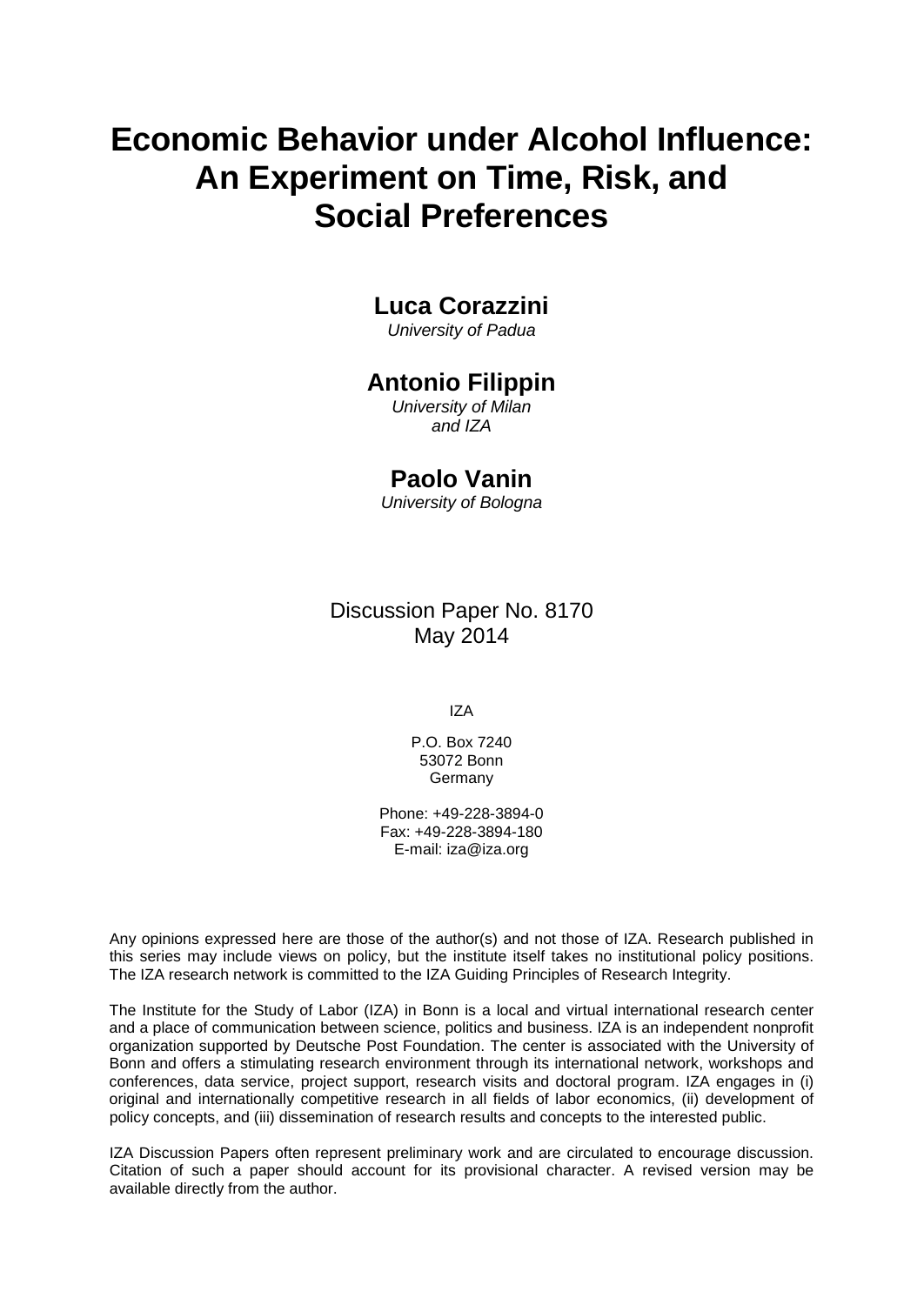IZA Discussion Paper No. 8170 May 2014

## **ABSTRACT**

## **Economic Behavior under Alcohol Influence: An Experiment on Time, Risk, and Social Preferences[\\*](#page-1-0)**

We report results from an incentivized laboratory experiment to provide controlled evidence on the causal effects of alcohol consumption on risk preferences, time perception and altruism. Our design allows disentangling the pharmacological effects of alcohol intoxication from those mediated by expectations, as we compare behaviors of three groups of subjects: those participating to an experiment with no reference to alcohol, those exposed to the possibility of consuming alcohol but assigned to a placebo and those having effectively consumed alcohol. Once randomly assigned to one treatment, subjects were administered a series of consecutive economic tasks, being the sequence kept constant across treatments. After controlling for both the willingness to pay and the potential misperception of probabilities as elicited in the experiment, we do not detect any effect of alcohol in depleting subjects' risk tolerance. On the contrary, we find that alcohol intoxication increases impatience. Moreover, we find that alcohol makes subjects less generous as we detect a negative relationship between the blood alcohol concentration and the amount of money donated to NGOs.

JEL Classification: D03, I10, C91

Keywords: alcohol, risk preferences, impatience, laboratory experiment

Corresponding author:

Antonio Filippin University of Milan Department of Economics Via Conservatorio 7 20122 Milano Italy E-mail: [antonio.filippin@unimi.it](mailto:antonio.filippin@unimi.it)

We would like to thank Giuseppe Vacirca for assistance during the experiment and Giacomo Calzolari, Matteo Galizzi, Silvia Tiezzi and participants to the American Association of Wine Economists 2009 Conference (Reims), the LabSi 2010 Conference (Siena), the Economics of Risky Behaviors 2010 Conference (Atlanta), and the Social Norms and Intertemporal Choice (SoNIC) 2011 seminar (Bologna) for useful suggestions. Vanin gratefully acknowledges support from the Italian Ministry of Research and Education (FIRB 2008, SoNIC, RBFR084L83). The experimental protocol was approved by the ethical committee of the University of Milan. All remaining errors are ours.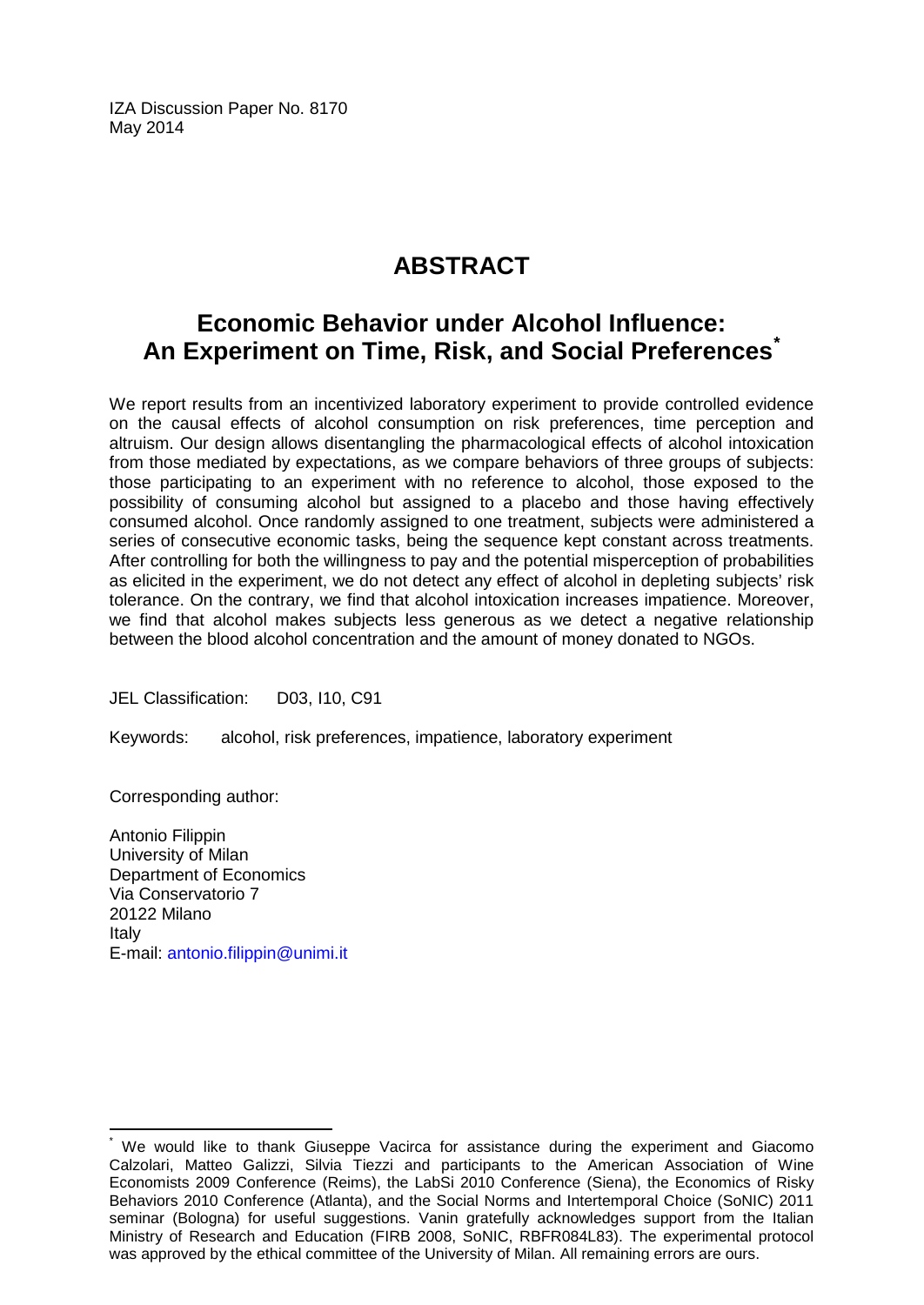#### **1. Introduction**

There is a widespread consensus and social alarm about the potential costs of alcohol consumption, and especially of alcohol abuse. The reason is that alcohol is perceived to enhance risky behaviors and impulsive decision-making, thereby increasing the likelihood of facing unpleasant consequences for oneself as well as for other people. Traffic fatalities, disorders in gambling decisions, detrimental health conditions and risky sexual behaviors represent only a few examples of the potential risks and social concerns associated with alcohol abuse. For instance, according to the World Health Organization, "Alcohol is the world's third largest risk factor for disease burden; it is the leading risk factor in the Western Pacific and the Americas and the second largest in Europe" (Fact sheet, 2011).

The literature in both social sciences and medicine discussed in Section 2 is rich of empirical studies investigating the (harmful) behavioral consequences of substance abuse. In particular, the effects of alcohol consumption on risk, time and social preferences have commanded considerable attention. Given its social relevance, it is important, both for positive reasons and to inform policymaking, to have a precise assessment of the causal behavioral effects of alcohol intoxication. However, their proper identification poses serious methodological difficulties, which, in our view, are not entirely dealt with in many studies.

First, empirical studies of alcohol intoxication based on field data, whether collected from directly observed or from self-reported behavior, typically suffer from self-selection into drinking. They can therefore highlight interesting correlations, but they are usually unable to identify causal effects.<sup>1</sup> Any correlation between blood alcohol concentration and certain behavioral traits may reflect a true causal effect, but could also stem from different propensity to drink alcohol by individuals with those traits.

Second, and relatedly, individuals usually choose at the same time whether, when, where, with whom and how much to drink alcoholic beverages. This means that it is usually hard to disentangle the effects of alcohol from those of the context in which drinking takes place.

Third, the behavioral effects of alcohol intoxication are partly pharmacological and partly triggered by a psychological reaction to the subjective perception of being under the influence of alcohol. Disentangling the two effects requires independent variations of actual and perceived blood alcohol concentration (with implied relevant misperceptions).

Fourth, as far as the specific effects of alcohol on impulsive decision-making are concerned, a further complication derives from the fact that risk and time preferences are intertwined by construction because the future inherently encapsulates an element of uncertainty. Hence, the effects of alcohol on these preference traits should be jointly studied.

The present paper aims at providing clear causal evidence on the effects of alcohol on risk, time and social preferences, by appropriately tackling the above-mentioned difficulties.

We report results from a laboratory experiment in which subjects participate to a battery of incentivized economic decision tasks in the following interdependent domains: risk attitude, time preferences, optimism, value of money (willingness to pay for an object) and altruism (donations to social projects). This allows identifying the causal effects of alcohol intoxication after adequately controlling for potential confounding factors related to the interdependence between the analyzed economic domains.

<sup>&</sup>lt;sup>1</sup>The same is true for studies of drinking and binge drinking habits.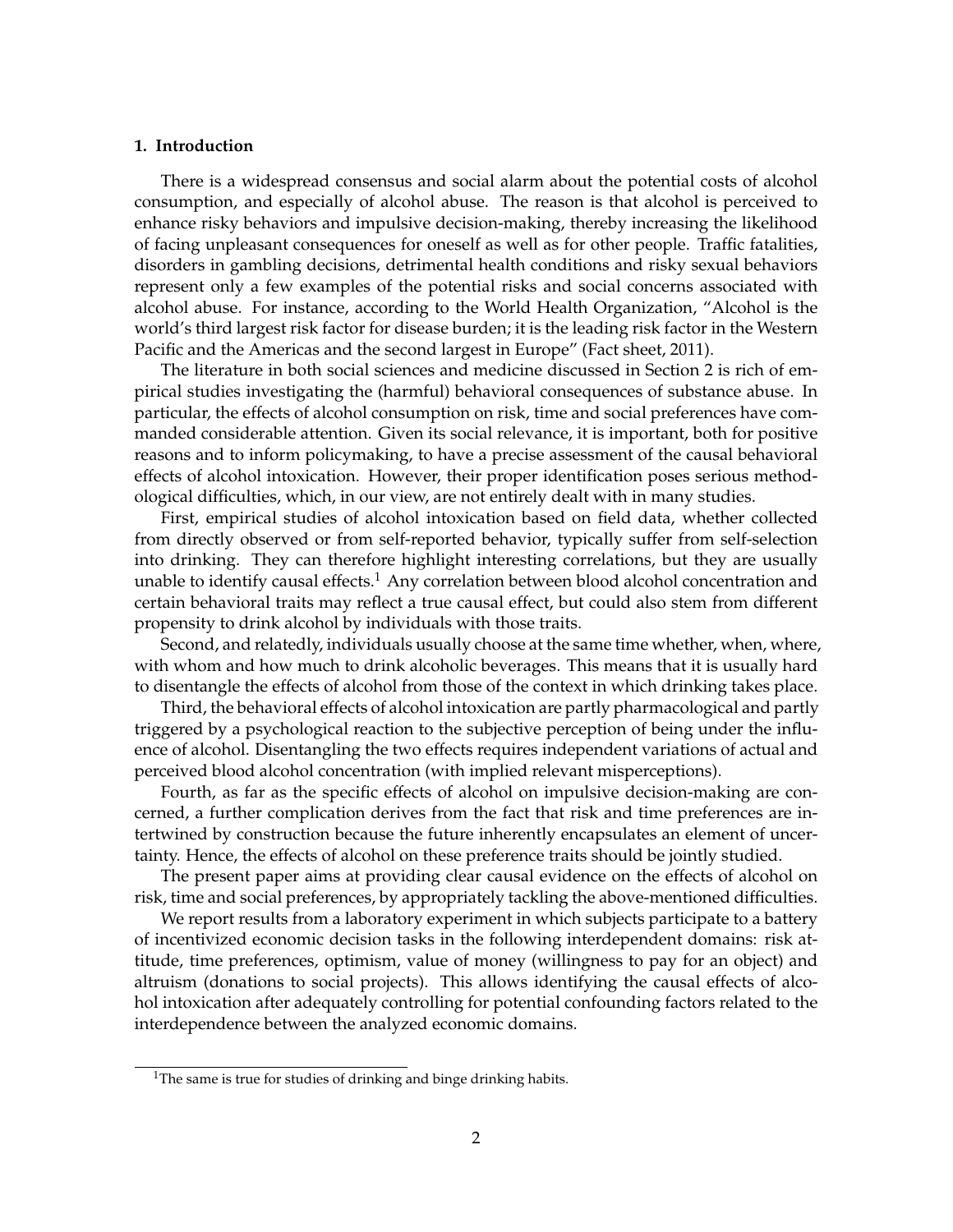A distinctive feature of our experiment is that it isolates the pharmacological effects of alcohol due to measured blood alcohol concentration, from the psychological effects due to subjectively perceived intoxication. The pharmacological effect is identified by comparing subjects who are treated with alcohol to those who receive a placebo beverage with no alcoholic content, but whose perceptions are appropriately confounded, so that we can exploit their misperceived blood alcohol concentration. Additionally, by comparing subjects in this placebo treatment to those in an experiment with the same tasks but no reference to alcohol, we are able to isolate the effects of perceived intoxication from the contextual effects induced by the alcoholic framing.

Our results can be summarized as follows. Concerning risk preferences, after controlling for optimism, the willingness to pay and other subjective controls, we only detect a marginal positive effect of alcohol intoxication on risk aversion for female subjects.

On the contrary, we find a strong pharmacological effect of alcohol consumption on time preferences: it makes subjects more impatient. The pure impact of alcohol consumption on time preferences remain substantially large even after taking into account its interplay with subjects' risk attitude. In this respect, net of the pharmacological effect of alcohol intoxication and in line with previous studies, we detect a negative and significant relationship between impatience and risk aversion.

Finally, concerning altruism, our results suggest that alcohol makes subjects more selfish, as we observe a negative and significant relationship between alcohol intoxication and donations to NGOs.

Our results can be interpreted as contributing to the broad debate in behavioral economics, psychology and neuro-sciences on the relative weight of deliberation and emotions for individual decision-making, which is often described as an interaction in the brain between an affective and a deliberative system, with the latter controlling the impulses of the former through the exertion of willpower. If alcohol intoxication raises the cost of exerting willpower, and makes decisions more dependent on the affective system, our results support the view that the 'emotional self' is impulsive and may induce individuals to make decisions that are excessively driven by impatience, which they may subsequently regret.

The rest of the paper develops as follows. The next section discusses the related literature highlighting the contributions of our study. Section 3 describes the design and the procedures of our experiment. Section 4 presents the results along the several lines of inquiry, and Section 5 concludes.

#### **2. Related literature**

Social scientists have devoted substantial effort to analyze the relationship between alcohol consumption and risky behaviors, with their field of investigation ranging from driving under the influence and corresponding traffic fatalities (Dee, 1999; Levitt and Porter, 2001) to truancy and high-school drop-out (Chatterji and DeSimone, 2005; Duarte and Escario, 2006; Koch and McGeary, 2005), from lower labor productivity and worse labor market outcomes of young adults (Chatterji and DeSimone, 2006) to health diseases (Dills and Miron, 2003), from risky sexual behavior (Grossman et al., 2005; Grossman and Markowitz, 2005) to violent crimes (Markowitz, 2005). Most of these studies are based on survey data and provide useful indications about the potential social costs associated with alcohol abuse. Yet,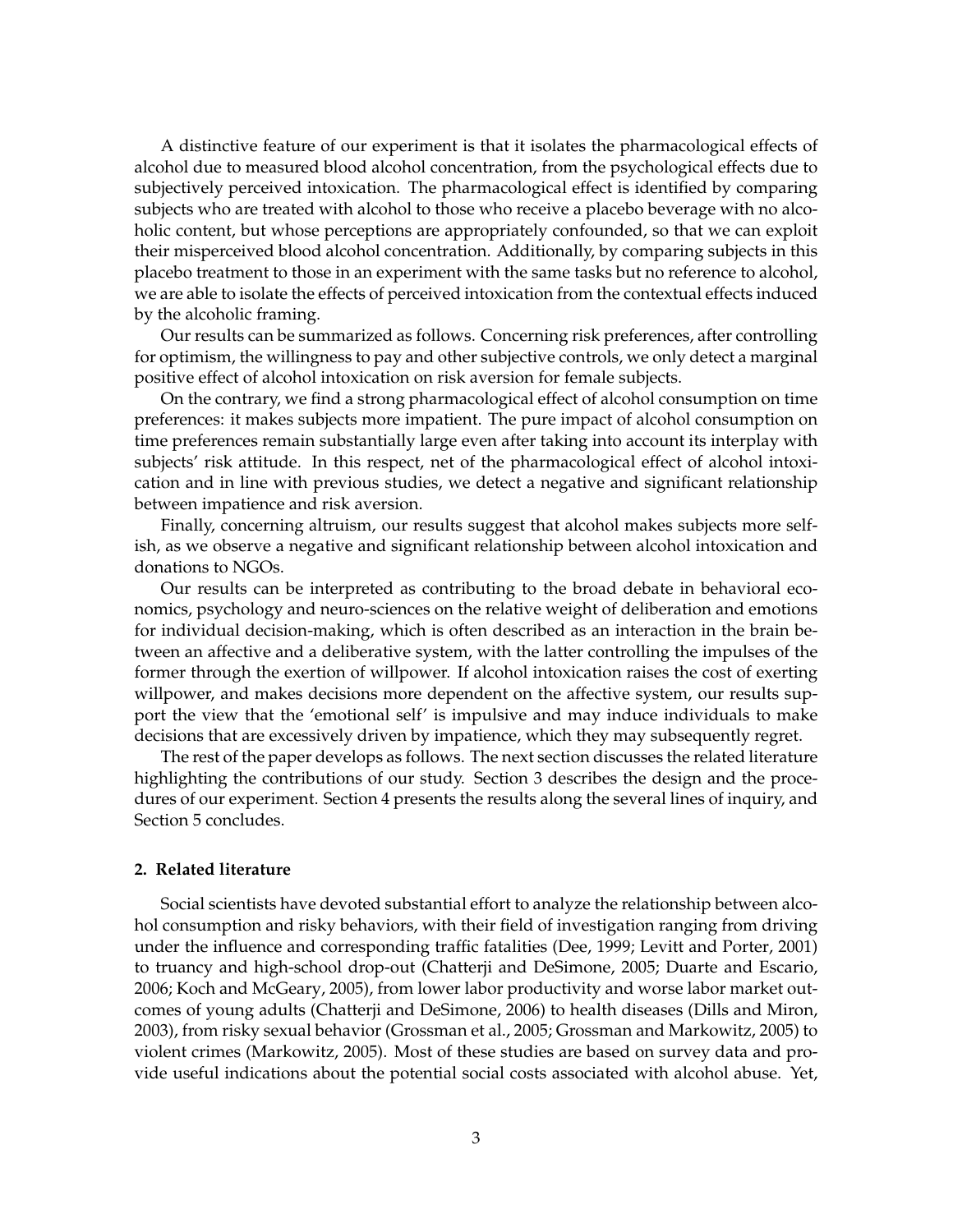as anticipated in the introduction, self-selection suggests to be cautious in giving a causal interpretation to estimated correlations.

A growing body of studies, based on the idea that (potentially) harmful behaviors are driven, among other things, by risk preferences, have investigated at the individual level the link between alcohol drinking and risk attitude. Barsky et al. (1997), Anderson and Mellor (2008) and Galizzi and Miraldo (2012), among others, show evidence of a significant correlation between risk aversion and alcohol consumption habits, but they also explicitly worn against causal interpretations of their findings.

A few studies look at the individual-level correlation between alcohol intoxication and risk preferences using field experiments, with mixed results. Burghart et al. (2013) find that alcohol makes women more risk prone and has no effect on risk propensity of male subjects. By contrast, Proestakis et al. (2013) find that females' risk aversion increases with both measured and perceived alcohol concentration, while only the latter displays a positive correlation for males. While field experiments improve the external validity of the results, they do not solve the problem of self-selection into drinking. Moreover, they make it difficult to disentangle the pharmacological impact of alcohol intoxication from context and peer effects (Dills and Miron, 2003; Kremer and Levy, 2008).<sup>2</sup>

Laboratory experiments offer better chances of circumventing self-selection problems and identifying the causal effects of alcohol intoxication. Unfortunately, so far they have not provided conclusive results either. Some of them (Breslin et al., 1999; Cutter et al., 1973; Meier et al., 1996; Sjöberg, 1969) report no or mixed effects of alcohol on individual risk attitude. Other ones, such as Lane et al. (2004), identify a positive pharmacological effect of acute alcohol intoxication on risk taking. One advantage of laboratory experiments is also that they allow to compare the effects of acute alcohol subministration with those of placebo treatments, thus in principle allowing to separate the pure pharmacological effects of alcohol from the effects mediated by subjects' expectations (see, e.g., Malani and Houser, 2008). Moreover, they can also be used to disentangle the effects of alcohol from those of the drinking context.<sup>3</sup>

There is also a growing literature suggesting that alcohol (and other substance) abuse tend to induce impulsive decision-making.<sup>4</sup> A considerable number of studies have investigated whether substance abusers, and smokers in particular, are more impulsive, finding largely supportive evidence (Ainslie and Haendel, 1983; Bickel et al., 2001). Yet, once again, correlation does not mean causality. On the one hand, it could be that subjects become abuser because they are impatient, as suggested for instance by Poulos et al. (1995). Moore and Cusens (2010) support the same interpretation and consider the acute alcohol consump-

<sup>&</sup>lt;sup>2</sup>Peer effects have received increasing attention in recent years in the literature on alcohol abuse and risky behaviors, with studies focusing on the role played by fraternity membership (DeSimone, 2007, 2009), social as well as family influence (Buonanno and Vanin, 2013) and exposure to "wrong" friendships (Lundborg, 2006).

<sup>3</sup>By making social interactions salient in their experimental design, Abrams et al. (2006) report that the positive effects of alcohol consumption on risk taking behaviors are stronger when subjects act individually rather than when they participate in group decision-making.

<sup>&</sup>lt;sup>4</sup>Impulsivity is commonly defined in the psychological literature as the tendency to choose smaller and sooner rewards over larger and later ones although the latter are preferred when the decision is not made under the heat of the moment. This form of preference reversal is usually explained in terms of hyperbolic discounting, and has stimulated a large body of empirical research.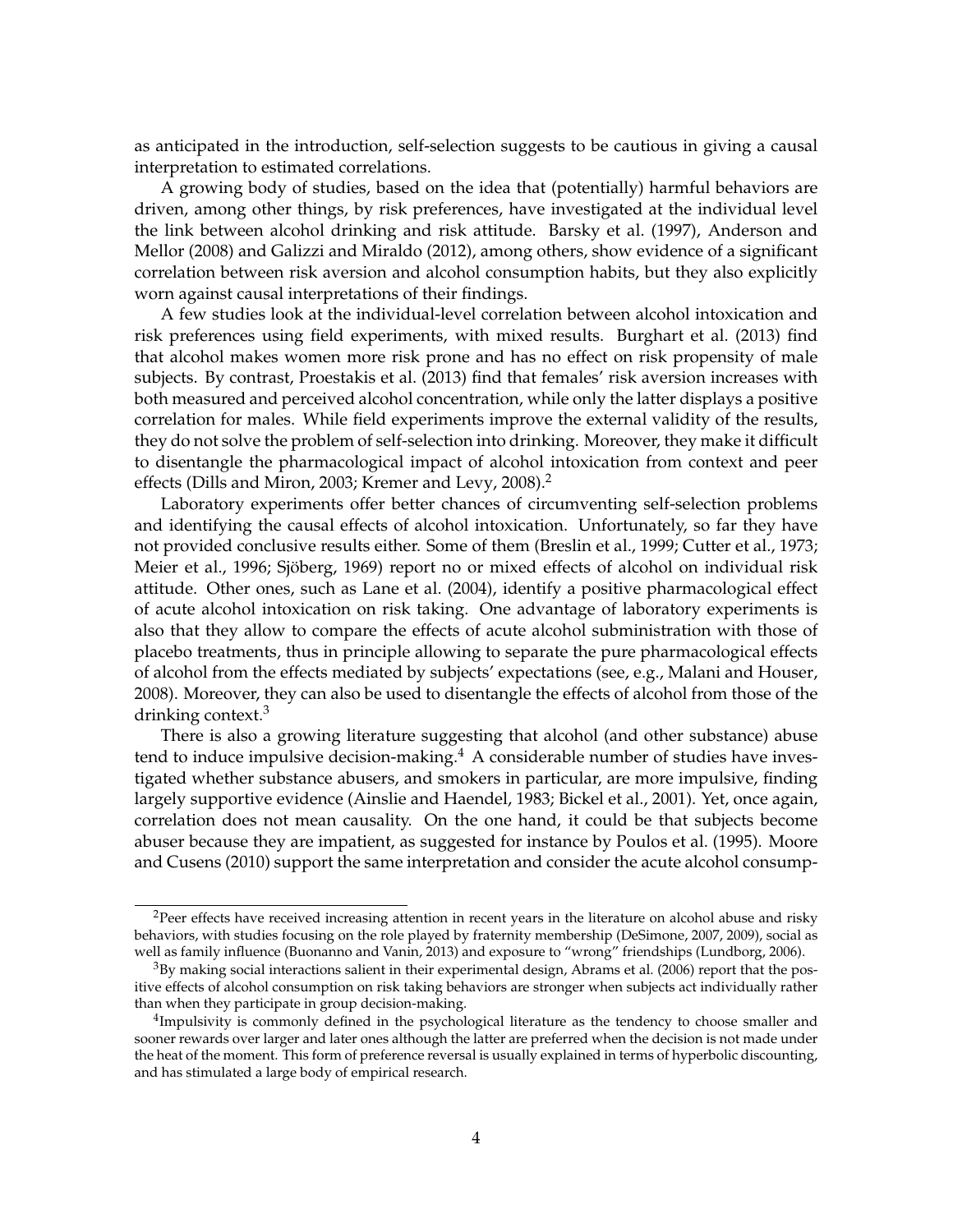tion of subjects recruited in a pub. On the other hand, it is also possible that substance abuse makes subjects more impatient. Petry (2001) claims that alcohol addicted subjects are characterized by a steeper discounting of delayed rewards and Field et al. (2007) find similar evidence among adolescents. Vuchinich and Simpson (1998) document that heavily drinking college students discount hypothetical delayed rewards more steeply than light drinkers.<sup>5</sup> Again, given these considerations, controlled experiments are necessary to identify the direction of the causal link between time discounting and alcohol consumption.

Unfortunately, even in this case, randomized experiments yield no clear-cut results. Ortner et al. (2003) find that increased alcohol consumption leads to a counterintuitive increase in patience, whereas Richards et al. (1999) find no significant effect. Both experiments entail a within subject design in which the task amounts to choose more than one hundred times between different combinations of current and delayed rewards. This implies that each decision has been made under very weak incentives given the pay-one-at-random mechanism involved. Reynolds et al. (2006) use a different procedure to elicit time preferences, namely the Experiential Discounting Task (EDT). With this real time method choices are delayed within the experiment by a few seconds. Furthermore, choices are confounded by a probabilistic component because later rewards were also uncertain. The authors find a significant difference between subjects intoxicated at .8*g*/*kg* and the placebo treatment, but not when comparing the results of the .4*g*/*kg* condition with the other two.

A further relevant methodological complication concerns the interplay between risk and time preferences mentioned in the introduction. The psychology literature considers delay and risk discounting as similar if not identical processes, and they are often not disentangled. However, the two concepts are clearly distinct from both a theoretical and an empirical point of view. For instance, Andreoni and Sprenger (2012) emphasize how a certainty effect at the risk level prevails over delay discounting: subjects disproportionately prefer certain outcomes over probabilistic alternatives regardless of being sooner or later in time. Green and Myerson (2004) argue that the same form of hyperbola-like function describes discounting of both delayed and probabilistic outcomes, but there is a large variety of recent findings that are inconsistent with a single-process account. Holt et al. (2003) find that gamblers show a higher risk tolerance than non-gamblers, while they do not discount delayed rewards more than the control group. Interestingly, Drichoutis and Nayga (2010) test whether induced mood states have an effect on elicited risk and time preferences. Risk preferences between subjects in the positive and negative mood treatments do not significantly differ. By contrast, subjects induced into a positive mood exhibit higher discount rates.

The fact that the future is uncertain seems to suggest that the more one dislikes uncertainty, the more one wants to be compensated not only for facing risks but also for postponing a gratification. Thus, a positive correlation between risk aversion and impatience should be observed. On the other hand, impulsivity can be seen as a general trait that includes both an inability to delay gratification (impatience) and a tendency to take risk. In this case a negative, rather than positive, correlation between impatience and risk aversion should be expected.<sup>6</sup> Evidence in the literature is again mixed. For instance Menon and Per-

<sup>&</sup>lt;sup>5</sup>Kirby and Petry (2004) find higher discount rates, when compared to controls, among heroin and cocaine users but not among alcoholics.

<sup>&</sup>lt;sup>6</sup>This is the typical interpretation of impulsivity in the psychology literature.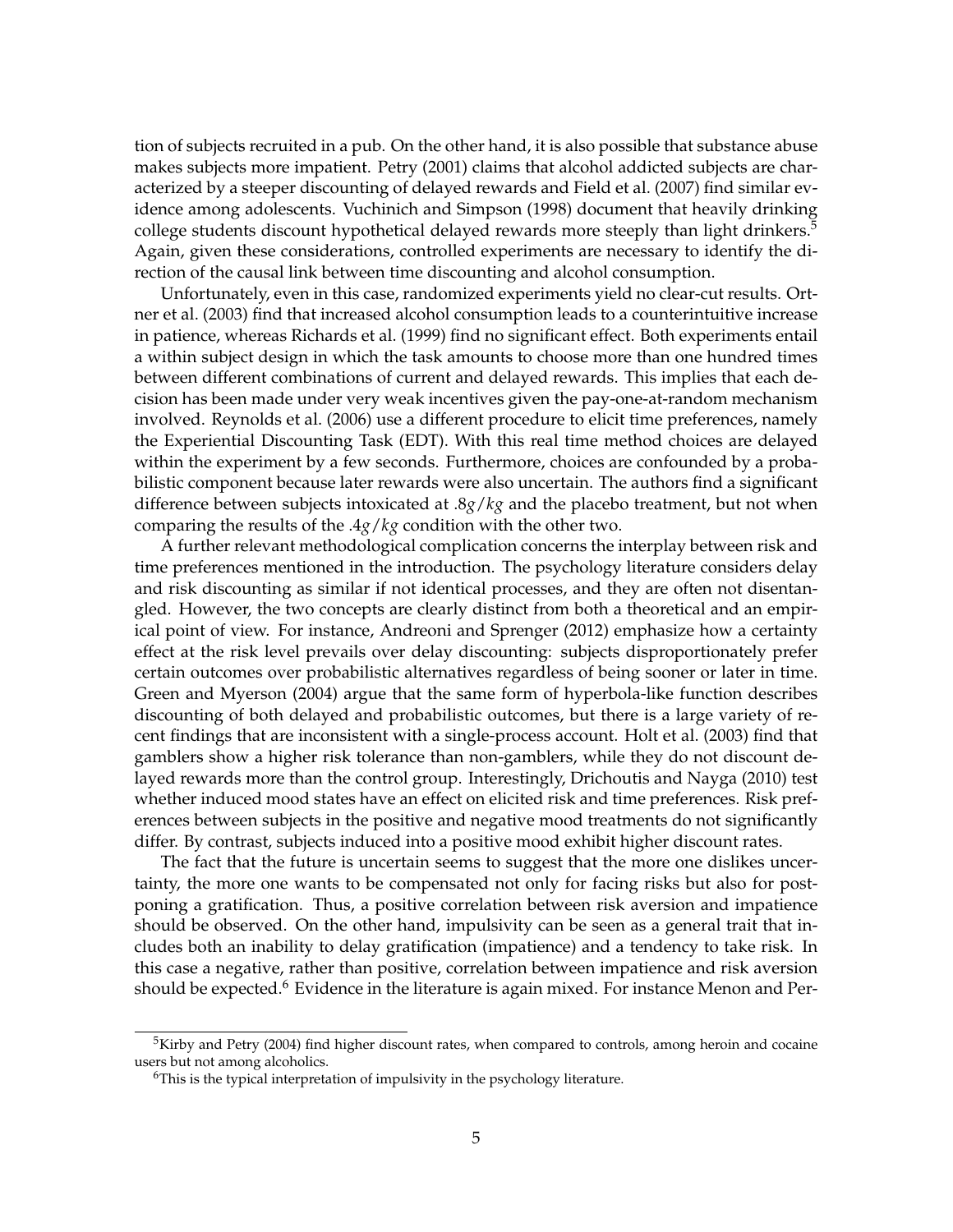ali (2009) report that risk aversion increases with impatience, while Anderhub et al. (2001) find opposite results, i.e. a significantly negative correlation between subjects' degrees of risk aversion and their (implicit) discount factors. Our contribution to this ongoing debate is twofold. First, for each subject, we elicit both risk and time preferences. In this respect, our evidence supports the existence of negative relationship between impatience and risk aversion. Second, our design allows studing how these behavioral domains is affected by alcohol intoxication.

Overall, the previous considerations suggest that identifying the causal effects of alcohol consumption on both risk attitude and time preferences still represents an open question for social scientists. Our study contributes to this flourishing literature by providing novel evidence obtained by means of an experimental design that minimizes the impact of the abovementioned identification issues.

#### **3. The Experimental Design**

Our experimental study investigates the causal effects of alcohol consumption on individual decision-making. We compare results from two experiments: NO-ALC and ALC. In our benchmark, the NO-ALC experiment, subjects took incentivized economic decisions without consuming (and being exposed to any reference to) alcohol. The ALC experiment involved the same tasks as the benchmark, but before performing such tasks subjects were required to drink a beverage, which they knew could contain alcohol. In fact, some of them (chosen at random) received a truly alcoholic beverage, whereas the other ones received a non-alcoholic drink with only the smell of alcohol. Thus, we can distinguish between three treatments: the benchmark NO-ALC, with no reference whatsoever to alcohol; the alcohol treatment ALC-T, whose subjects made economic decisions having effectively consumed alcohol; and the *placebo* group ALC-P, whose subjects were not treated with alcohol but may have believed they were treated. We measured both actual and perceived blood alcohol concentration (BAC) at different stages of the experiment.

By comparing the economic decisions of subjects in NO-ALC and in ALC-P, we identify the pure placebo effect of alcohol, due to the belief of having drunk (see e.g. Malani and Houser, 2008). On the other hand, by comparing the economic decisions in the two treatments with alcohol reference, ALC-P and ALC-T, we identify the pure pharmacological effect of alcohol consumption (i.e., controlling for the belief of having drunk and thus net of expectation-mediated effects).

#### *3.1. Procedures*

The experiment involved voluntary students recruited with mailing list systems. The email used to recruit subjects in ALC announced that the experiment might involve the consumption of a moderate quantity of alcohol. In this case, we explicitly required that volunteers already consumed alcohol before in their life without experiencing any problem, and that their physical and mental conditions did not advise against the consumption of a moderate amount of alcohol. On their arrival at the laboratory, participants in ALC were reminded that the experiment might involve alcohol consumption and that they could withdraw from the study at any time. After having signed a consent form, subjects randomly drew a number representing their ID during the experiment. On the one hand, the number was used to link subjects to final earnings in an anonymous way. Once seated,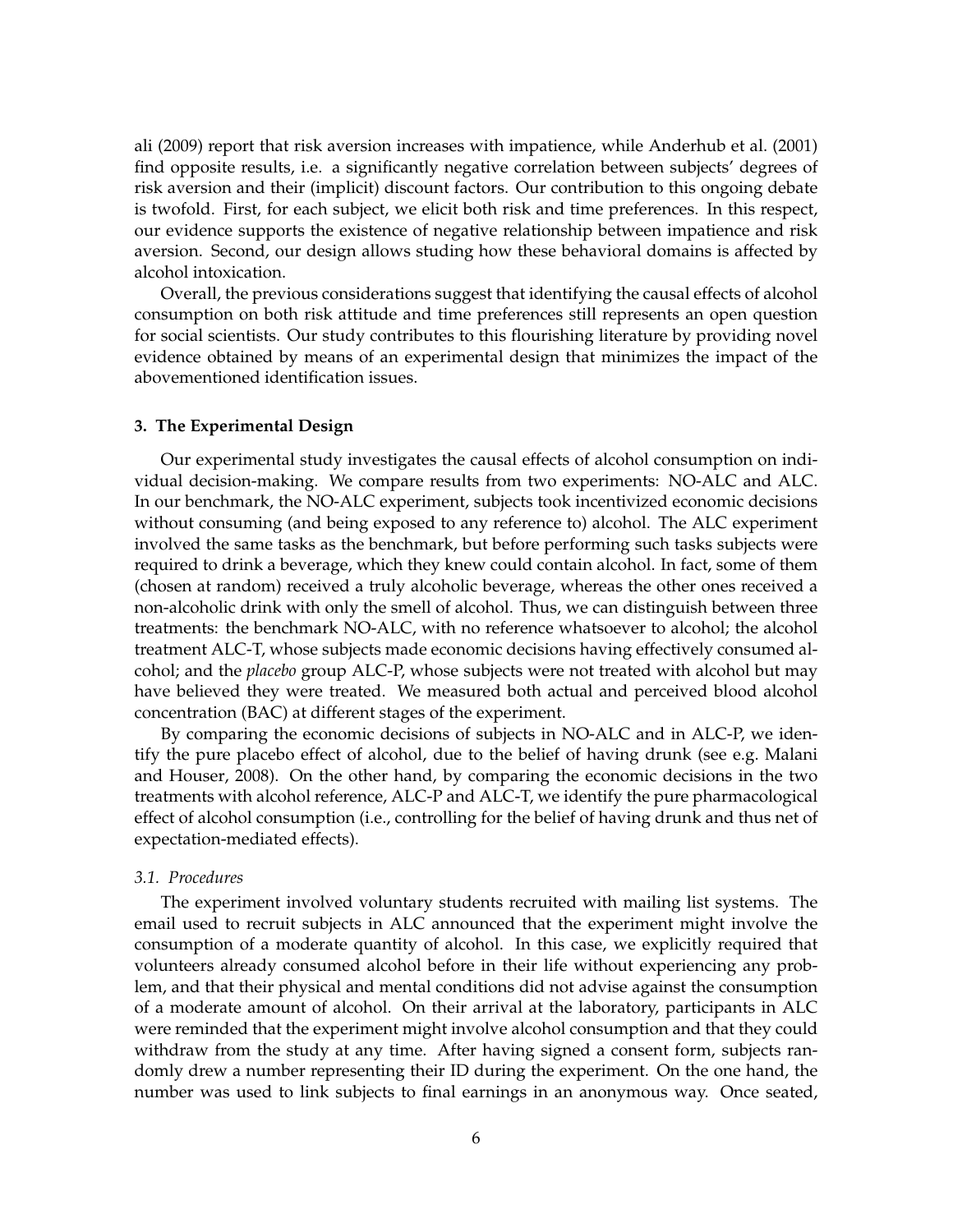subjects were required to type in their number on the computer and, at the end of the experiment, they were paid by using envelopes that reported ID numbers. On the other hand, the number was also used to randomly assign subjects to the two treatments, ALC-P and ALC-T. Subjects were never told to which treatment they were assigned. Indeed, no reference was made to the existence of two treatments: it was only publicly announced that the experiment involved the possibility of alcohol consumption. A medical doctor ascertained through anamnesis and visit that each participant was suitable for the experiment without health risks associated with the (potential) consumption of a moderate quantity of alcohol.

Before consuming the beverage, all participants were given an extra strong lozenge ("Fisherman's Friend") to disguise the taste and making detection of the actual alcohol content more difficult. Subjects in ALC-T drunk a mixture of peach juice and ethanol. The amount of ethanol was targeted according to the tables released by the Italian Health Ministry with the purpose of reaching an average intoxication level about 0.8*g*/*l*, which constitutes the limit to drive under the influence in several countries.<sup>7</sup> Those in ALC-P instead drunk peach juice with 5 ml of grappa passed on the border of the glass and floated on the surface: a quantity that can barely be registered by means of a breath alcohol test, but that gave the glass the characteristic smell of alcoholic beverages.

All participants were given 6 minutes to consume the beverage, being instructed that they should stop drinking right away had they experienced any unpleasant effect. In the 30 minutes after drinking (before alcohol consumption could alter the comprehension of the tasks), subjects were briefed by reading instructions explaining the mechanism proposed by Becker et al. (1964) (henceforth, BDM) aloud. BDM is an incentive compatible device that was used in three out of five tasks of our experiment to elicit reservation prices. Under BDM, an individual reports a bid (ask) for an item. Then, the price of the item is randomly drawn. If the bid (ask) is above (below) the price, the subject receives (sells) the good and pays (receives) the drawn price. If the bid (ask) is below (above) the price, the subject does not receive (sell) the good and pays (receives) nothing.<sup>8</sup> An important feature of BDM that makes this device useful for our purposes is that it can be easily adapted to different economic tasks.

Immediately before starting with task performance, participants had their Blood Alcohol Concentration (BAC) measured with a Lion500 professional alcoholmeter without being told the result. In addition, subjects were also asked to self-report what they believed their intoxication level to be by using the same scale of the alcoholmeter. Overall, this process lasted about 15 minutes. Measured and perceived BAC, respectively recorded in the *MBAC* and *PBAC* variable, allow us to identify both the pharmacological and the indirect, expectation-mediated effects of alcohol consumption on subjects' economic decisions.

The NO-ALC experiment was identical to the ALC one, but for the removal of any alcohol-related element. Subjects in NO-ALC did not consume any alcohol, and indeed alcohol was never mentioned either in the recruiting email or during the experiment. To remove any reference to possible intoxication, subjects in NO-ALC did not meet the doctor

<sup>7</sup>Subjects in ALC-T received on average 0.8*ml* of ethanol per kg of body weight (measured at the beginning of the experiment), with the exact quantity varying between 0.67*ml*/*kg* and 1*ml*/*kg* depending on gender, recent food intake, and drinking habits.

<sup>&</sup>lt;sup>8</sup>A detailed explanation of the BDM mechanism as provided to the subjects is attached in the Appendix together with the instructions for the experimental tasks explained below.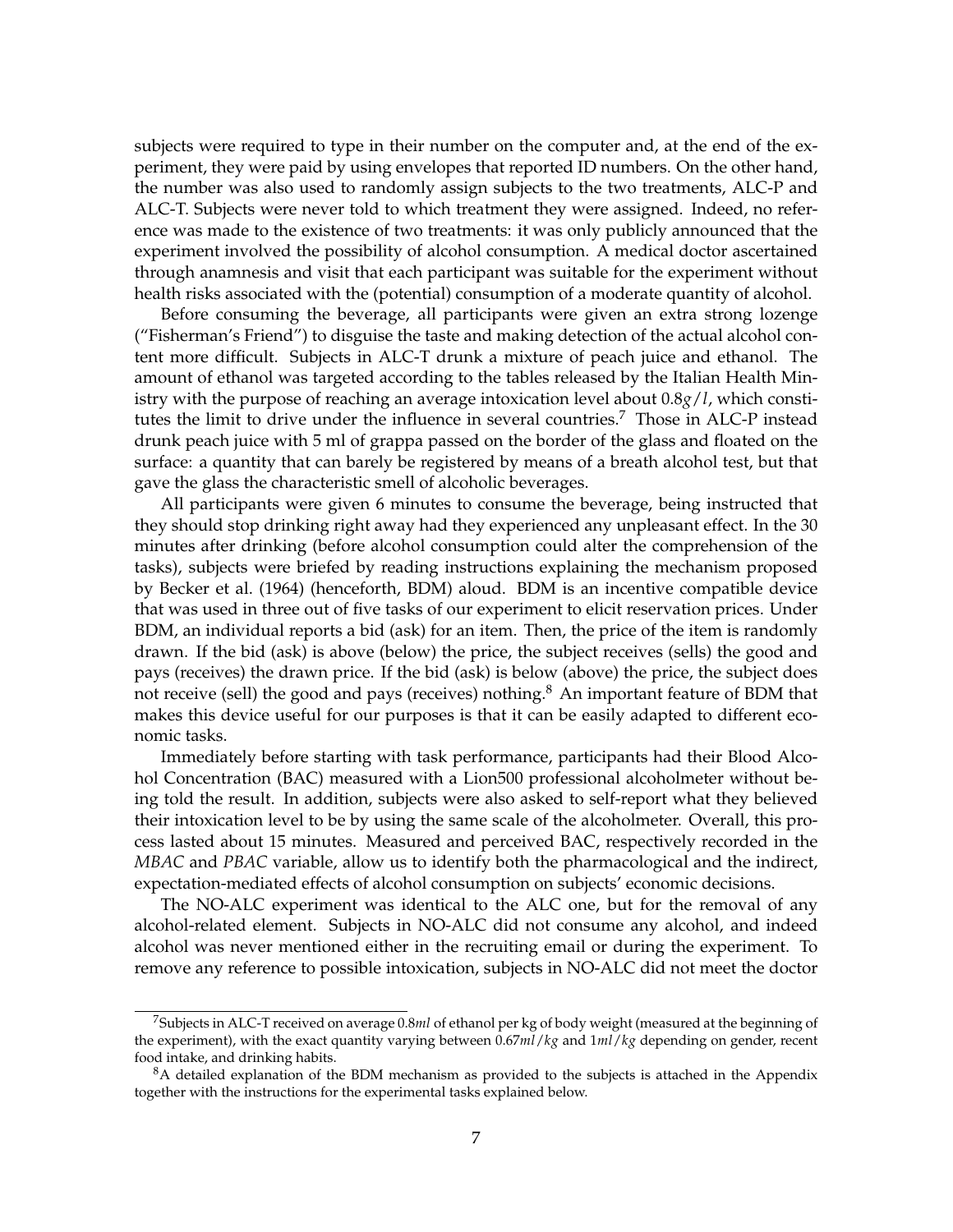for the anamnesis and the visit, nor had their measured and perceived BAC recorded. Nevertheless, in order to minimize the difference in time duration between the two experiments, we implemented the same BDM briefing stage in NO-ALC as in ALC. Apart from alcohol involvement, the two experimental designs coincided in all other respects.

#### *3.2. The Tasks*

In both ALC and NO-ALC, after the introductory phase, subjects were required to take consecutive, non-strategic economic decisions in the following domains: risk attitude, willingness to pay, altruism, optimism and impatience. Given the large number of tasks implemented, we deliberately decided to keep the same order of economic decisions between experiments. Thus, differences in behaviors between ALC and NO-ALC can only be imputed to the different alcoholic treatment. The tasks were computerized using z-Tree (Fischbacher, 2007), a flexible computer platform that is widely used in experimental economics to administer incentivized experiments in networks. The choice of the tasks was intended to cover a large spectrum of aspects, amply studied by the economic literature on individual decisionmaking. The tasks were implemented in an incentive compatible way. Subjects were told that although they were going to make several economic decisions, their final payments would depend on a single task randomly selected at the end of the experiment. It is worth noticing that, in calibrating parameters involved in the tasks, we tried to make potential earnings substantially comparable across treatments.

*Risk attitude (Phase 1).* We measured the risk attitude of subjects by eliciting their ask prices in a battery of 10 lotteries using the Becker et al. (1964) mechanism. Lotteries entail the same events (0 euro vs. 40 euro gains) with different winning probability, ranging from 10% to 100%. Lotteries were presented in the same randomly prearranged order to reduce anchoring effects that might induce risk neutrality. This elicitation method is not the most widely used, and it has been criticized because of the high cognitive load required (Harrison and Rutström, 2008). Complexity is definitely one of the most relevant dimensions along which the elicitation tasks should be evaluated (Crosetto and Filippin, 2013). However, the design of our experiment has subjects exposed repeatedly to the BDM mechanism. Therefore, the adoption of BDM to measure risk attitude implies no additional cognitive load at the margin, something that would have happened instead had we chosen another risk elicitation method requiring additional instructions, such as the Holt and Laury (2002). Moreover, as already mentioned, subjects were appropriately briefed on the working of BDM in the introductory phase. This task also has the advantage of allowing to measure subjects' risk attitude along the whole domain of probabilities. As a summary measure of risk attitudes we use the average difference between the expected value and the ask price (or selling price) across all the lotteries. According to standard rational choice models of individual decisionmaking, this variable, henceforth called *Risk aversion*, should be equal to zero, positive and negative for risk neutral, risk averse and risk loving individuals, respectively. One of our main research questions concerns the effect of actual or perceived BAC on *Risk aversion*.

*Willingness to pay (Phase 2).* In this phase subjects were endowed with 20 euro and we measured their willingness to pay for a radio-videogame by using the above mentioned BDM and recording their bid price. For given tastes, this variable, henceforth referred to as *WTP*,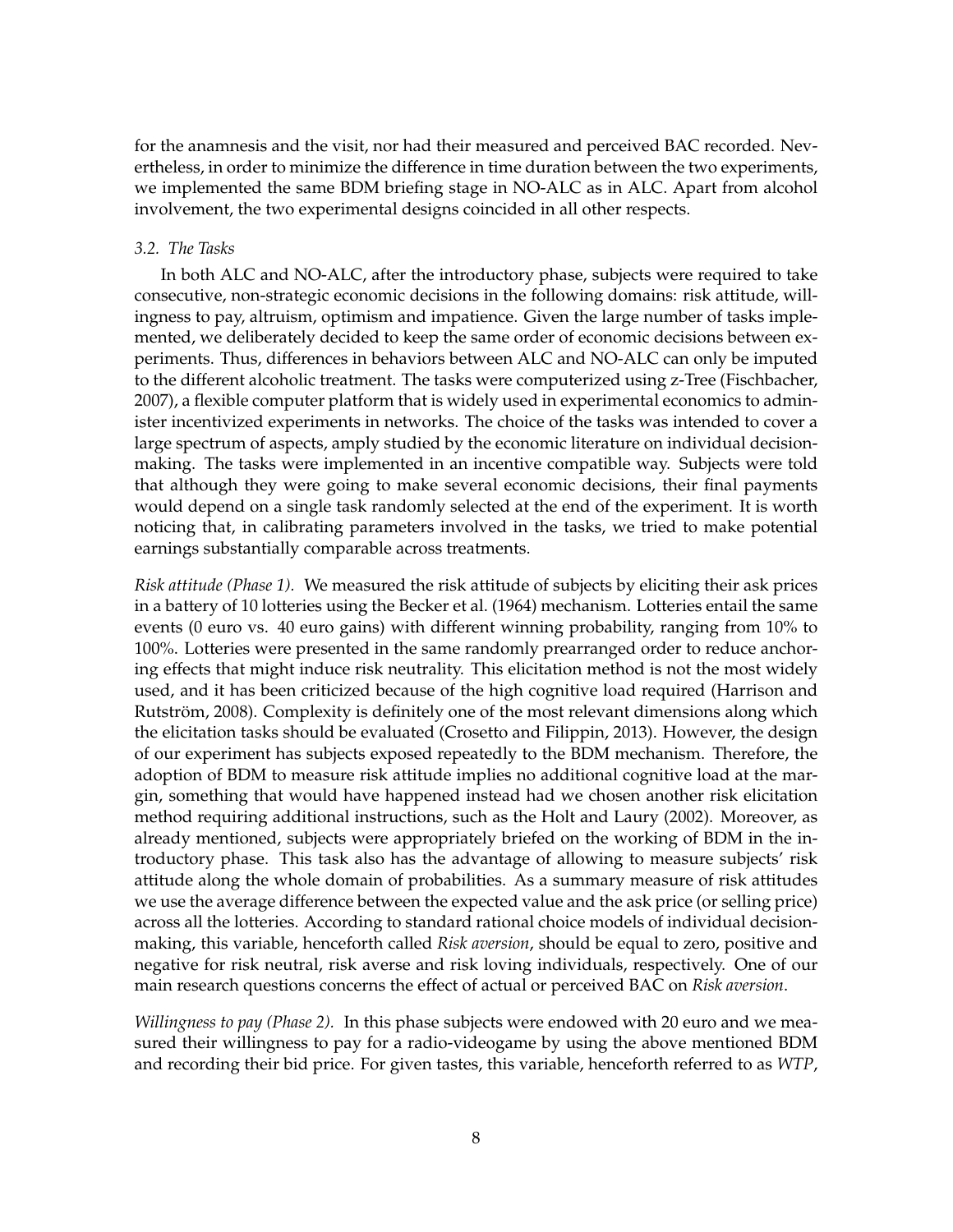reflects the value (or marginal utility) subjectively attributed to money, and should be distributed in the same way across random samples of the population. The design of monetary incentives in experiments is usually based on the assumption of constant marginal utility of money, which is crucial to keep incentives constant and therefore identify the causal effects of a treatment. In the context of our experiment, this assumption cannot be taken for granted. Actual or perceived alcohol exposure could alter subjects' willingness to spend money, possibly threatening the correct identification of the causal effects of alcohol on our main variables of interest, risk and time preferences. The same monetary incentives could be perceived differently by intoxicated subjects. Another possibility is that alcohol exposure impairs subjects' ability to make rational choices, making results for subjects in ALC more noisy. These two effects can be directly investigated using the mean and the variance of *WTP* across treatments, and the can be controlled for including these variables in multivariate regressions.

*Altruism (Phases 3 and 4).* In each of these two phases subjects were endowed with 20 euro and were involved in a dictator game, in which they had to choose how much to donate (if anything) to a given non-governmental organization (NGO). The two phases differed in the selected NGO: the humanitarian aid agency Médecins Sans Frontières in one case and the Italian website of economic information LaVoce.info in the other. We measured altruism by the amount donated to these two NGOs, respectively recorded in the *Altruism MSF* and *Altruims LV* variables. We investigate whether and how alcohol affects altruism, and in particular whether it has a different impact on the propensity to make donations to a "hot" cause (Médecins Sans Frontières) and to a "cold" one (LaVoce.info). This analysis complements the study of the effects of alcohol on risk and time preferences and extends it to social preferences.

*Optimism (Phase 5).* We assessed subjects' optimism by randomly extracting a sample of 21 covered cards out of a maze of 52 poker cards. Each participant drew one card from the extracted sample and won 1 euro for each card in the sample that had the same color as his or hers. Subjects were then asked to report how many of the 21 cards they expected to be of the same color as their own. Such beliefs, captured by a variable called *Optimism*, were elicited in an incentive compatible way by assigning a prize of 10 euro if they turned out to be correct. Due to the random extraction, the expected value is that the extracted sample contains 10.5 cards of any color. Higher levels of *Optimism* thus reflect an optimistic view of one's chances of earning money. Besides its intrinsic interest, this task offers an important control for the study of the effects of alcohol on risk attitude. If actual or perceived alcohol exposure altered the perception of probabilities, they could modify subjects' propensity to make risky choices not because of a change in risk preferences, but because of a change in optimism about the likely consequences. The variable *Optimism* allows controlling for this possibility.

*Impatience (Phase 6).* In this phase each subject was given a cash card in which the experimenters would transfer 20 euro one hour after the end of the experiment. We measured participants' impatience by asking them how much money they would require in order to postpone the money transfer by one, seven, and eight days. Such requests, recorded as *One day*, *Seven days* and *Eight days*, respectively, were made incentive compatible through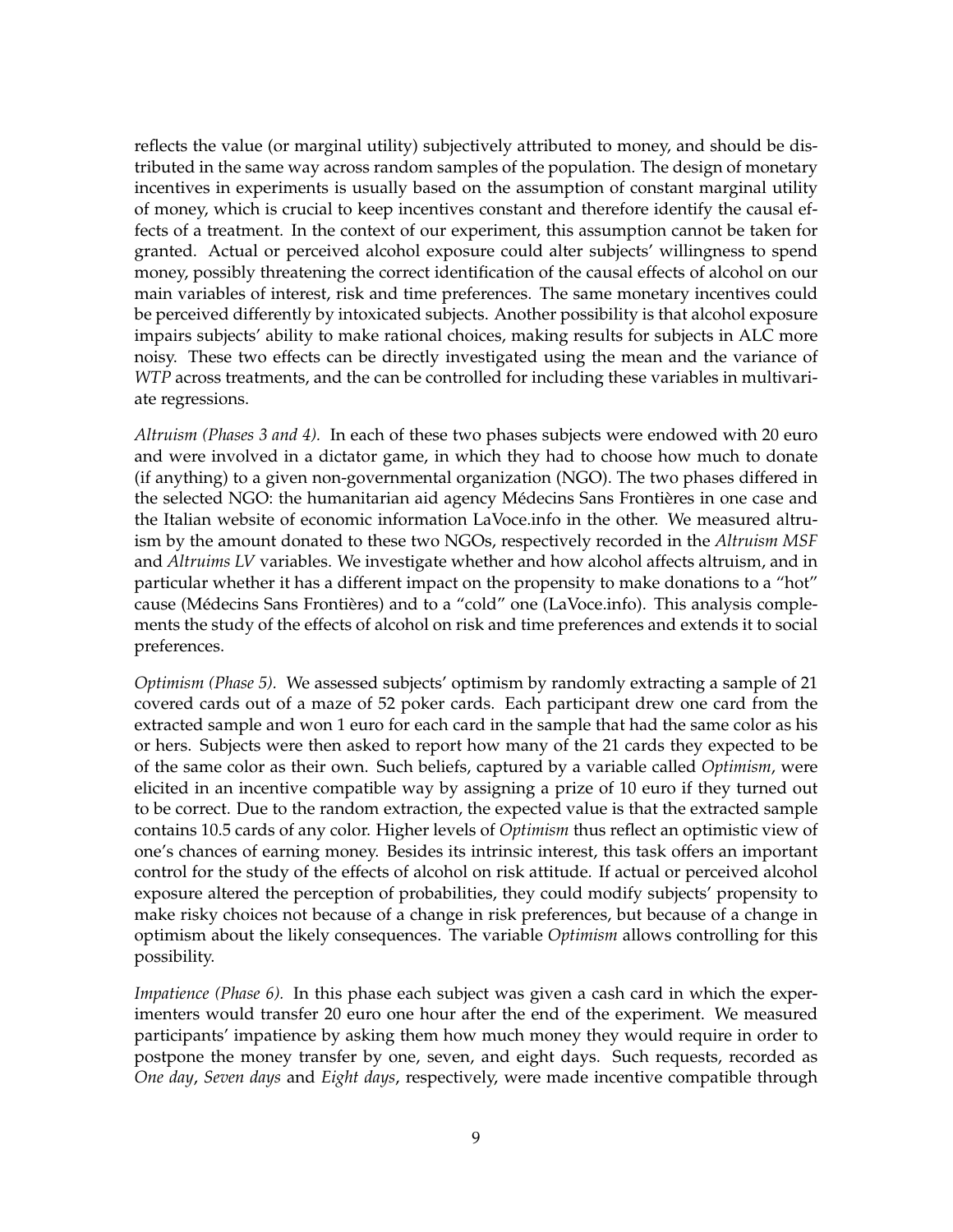the already discussed BDM mechanism. The use of a cash card allowed measuring subjects' time preferences by cleanly controlling for trust and transfer costs. It is worth noticing that we deliberately chose to implement the impatience task at the end of the experiment. Indeed, we tried to enhance the salience of postponing monetary amounts by minimizing the time distance between the task and the final payments.

#### *3.3. Debriefing*

The data collection phase lasted 30 minutes and finished with subjects filling in an anonymous questionnaire aimed at gathering demographic and socio-economic information as well as some self-reported measures of happiness and trust. Following data collection, participants in ALC had their measured and perceived BAC recorded for the second time, with subjects obviously unaware of the result of the first measure. The respective variables are called *MBAC2* and *PBAC2*. Participants in ALC who displayed a measured BAC above 0.5*g*/*l* were invited to remain in the laboratory until their BAC decreased below such a threshold (the legal limit allowed to drive in Italy) and we suspended the payment until that moment. Before leaving the laboratory, all subjects were asked to sign a statement in which they declared that they felt physically and mentally comfortable and that no impairment was perceived following the participation to the experiment. Figure 1 summarizes the timing of the experiment.



Figure 1: Timeline of the Experiment

#### **4. Results**

In the statistical analysis, we use data from 3 sessions of ALC and 3 sessions of NO-ALC. Overall, we involved 39 subjects in ALC and 38 subjects in NO-ALC, who were mainly undergraduate students of Economics. On average, subjects earned 13.85 euros, for sessions lasting about 90 minutes in ALC and 70 minutes in NO-ALC. The experiment took place at the University of Milan between March and December 2011. Table 1 presents the summary statistics for age, gender and performance in the various tasks, separately for ALC and NO-ALC.

#### *4.1. Measured and perceived BAC*

Before looking at the effects of alcohol, it is worth considering the differences in measured and perceived BAC induced by the random allocation of subjects in ALC to the alcohol (ALC-T) and placebo (ALC-P) treatment. These are shown in Table 2, which presents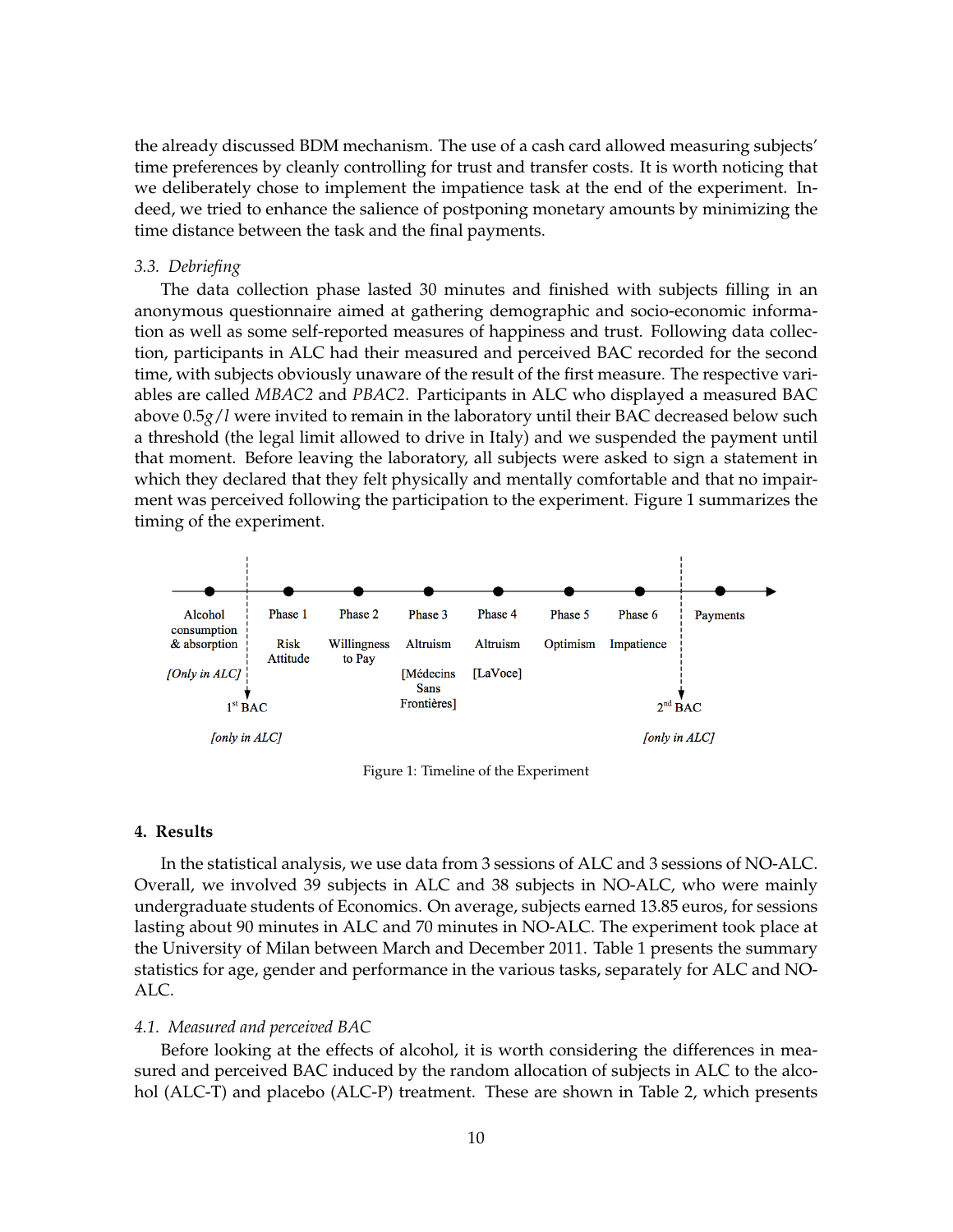|               |                |           |          | ┙     |                 |           |          |       |
|---------------|----------------|-----------|----------|-------|-----------------|-----------|----------|-------|
| Treatment     | $ALC$ (39 Obs) |           |          |       | NO-ALC (38 Obs) |           |          |       |
| Variable      | Mean           | Std. Dev. | Min      | Max   | Mean            | Std. Dev. | Min      | Max   |
| Age           | 23.128         | 1.922     | 20       | 30    | 24.605          | 5.38      | 19       | 45    |
| Female        | .333           | .478      | 0        | 1     | .579            | .5        | $\Omega$ |       |
| <b>WTP</b>    | 3.521          | 4.159     | $\theta$ | 18.8  | 7.029           | 4.941     | $\Omega$ | 20    |
| Optimism      | 10.667         | 2.03      | 6        | 13    | 11.711          | 2.779     | 8        | 21    |
| Risk aversion | 1.127          | 5.81      | $-9.3$   | 19.09 | 1.536           | 5.251     | $-4.22$  | 17.65 |
| One day       | 5.949          | 5.982     | $\Omega$ | 20    | 5.403           | 5.592     | $\Omega$ | 20    |
| Seven days    | 9.524          | 5.52      | $\theta$ | 20    | 8.388           | 5.837     | 0        | 20    |
| Eight days    | 11.462         | 6.093     | $\Omega$ | 20    | 9.618           | 6.582     | $\Omega$ | 20    |
| Donation MSF  | 5.882          | 5.68      | $\Omega$ | 20    | 9.5             | 5.831     | $\Omega$ | 20    |
| Donation LV   | 2.603          | 3.285     | 0        | 15    | 4.982           | 4.022     |          | 15    |

Table 1: Summary statistics

by treatment the summary statistics of measured and perceived BAC at the first (*MBAC* and *PBAC*) and second (*MBAC2* and *PBAC2*) recording, respectively. For later use in the analysis, the table also displays summary statistics for misperceived BAC, defined as the difference between perceived and measured BAC, at the two recording times (i.e., *MPBAC = PBAC – MBAC* and *MPBAC2 = PBAC2 – MBAC2*). This variable captures the belief of being intoxicated that is not backed by a pharmacological counterpart: for instance, a value of *MPBAC* > 0 indicates that the subject overestimates his intoxication level. The misperceived BAC will be used as a proxy of the placebo effect of alcohol. As no specific reference to alcohol is made in the NO-ALC experiment, for its participants we set both BAC and misperceived BAC measures equal to 0. We will use *MBAC* and *MPBAC* (together with a dummy for the NO-ALC experiment) as main explanatory variables.

| $10010 = 111000$ and $1000 = 1000$ and $1000 = 1000$ |                  |           |        |     |      |                 |          |     |
|------------------------------------------------------|------------------|-----------|--------|-----|------|-----------------|----------|-----|
| Treatment                                            | $ALC-T (20 Obs)$ |           |        |     |      | $ALC-P (19Obs)$ |          |     |
| Variable                                             | Mean             | Std. Dev. | Min    | Max | Mean | Std. Dev.       | Min      | Max |
| MBAC                                                 | .596             | .159      | .32    | .91 | .017 | .03             | $\theta$ | .08 |
| MBAC2                                                | .557             | .114      | .32    | .77 | .01  | .024            | 0        | .07 |
| PBAC                                                 | .715             | .319      | .2     | 1.5 | .369 | .246            | 0        | .8  |
| PBAC2                                                | .493             | .218      | .09    |     | .241 | .214            | 0        | .65 |
| <b>MPBAC</b>                                         | .119             | .32       | $-.38$ | .75 | .352 | .234            | 0        | .74 |
| MPBAC2                                               | $-.064$          | .235      | $-.47$ | .63 | .231 | .209            |          | .6  |

Table 2: Measured and perceived BAC by treatment

At both recording times, perceived and measured BAC are significantly higher in ALC-T than in ALC-P. $9$  At the first recording, before performing the incentivised tasks, experimental subjects in both treatments tend to overestimate their intoxication level: *PBAC* is on average significantly higher than *MBAC*. Figure 2 shows the distribution of the first recording of measured and perceived BAC for the ALC-T subjects.<sup>10</sup>

At both recording times, the difference between perceived and measured BAC is signif-

 $9A$  Mann Whitney test rejects the null hypothesis that measured BAC is on average equal between the two treatments (*p* < 0.0001 both for *MBAC* and for *MBAC2*). An analogous test for perceived BAC rejects equality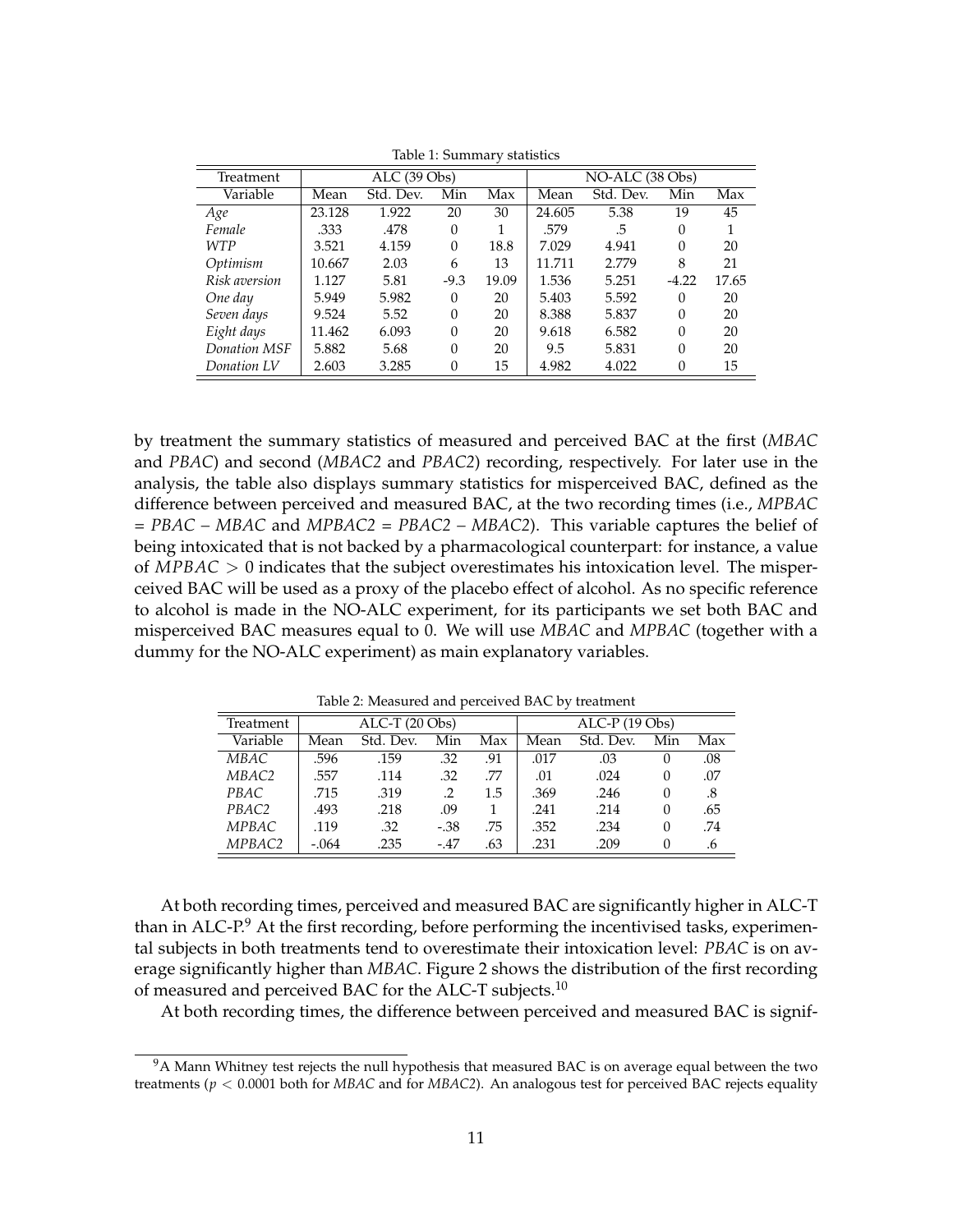

Note: The figure refers to the first recording of BAC for the ALC-T subjects Figure 2: Measured and Perceived Alcohol Concentration

icantly higher in ALC-P than in ALC-T.<sup>11</sup> Figure 3 shows the distribution of MPBAC in the two ALC conditions. In general, our design has revealed to be effective at inducing the belief of being exposed to the consumption of alcohol among subjects assigned to the placebo. This offers a good basis to identify the pharmacological and placebo effects of alcohol, since it reduces the positive and strong correlation between perceived and actual alcohol intake that is usually found. In fact, the correlation between perceived and measured BAC is around 0.5 (0.566 for *PBAC* and *MBAC*, 0.520 for *PBAC2* and *MBAC2*).

Since perceived BAC at the second recording may be endogenous to performance in the experiment, we will base all the analysis on the first recording. We have also run all the regressions with BAC measures from the second recording, obtaining results that are highly aligned due to the extremely high correlation between the two recording times (0.978 for MBAC and MBAC2, 0.918 for PBAC and PBAC2).<sup>12</sup>

#### *4.2. Alcohol, monetary incentives and optimism*

The sufficiently large monetary incentives involved in the experiment contribute to the methodological validity of our design. Nevertheless, the assumption that subjects with different alcohol exposure perceive monetary incentives in the same way cannot be taken for granted. To correctly identify whether subjects with higher BAC (measured or perceived) value money differently from subjects with lower or no alcohol exposure, we compare their

between the two treatments with p-value 0.0009 for *PBAC* and 0.0018 for *PBAC2*.

 $10$ At the second recording, after performing the tasks, in both treatments they revise their perceived BAC downwards. In ALC-T, the revision in perception substantially overestimates the objective decrease in measured BAC, with *PBAC2* becoming lower than *MBAC2* on average. In ALC-P, the perceived BAC remains remarkably high despite the fact that subjects were not exposed to actual alcohol consumption.

 $^{11}$ A Mann Whitney test rejects the null hypothesis that such difference is on average equal between the two treatments with  $p = 0.0064$  for *MPBAC* and  $p < 0.0001$  for *MPBAC*2.

 $12$ These results, which are available upon request, are not included because they are less interpretable due to the abovementioned endogeneity issue.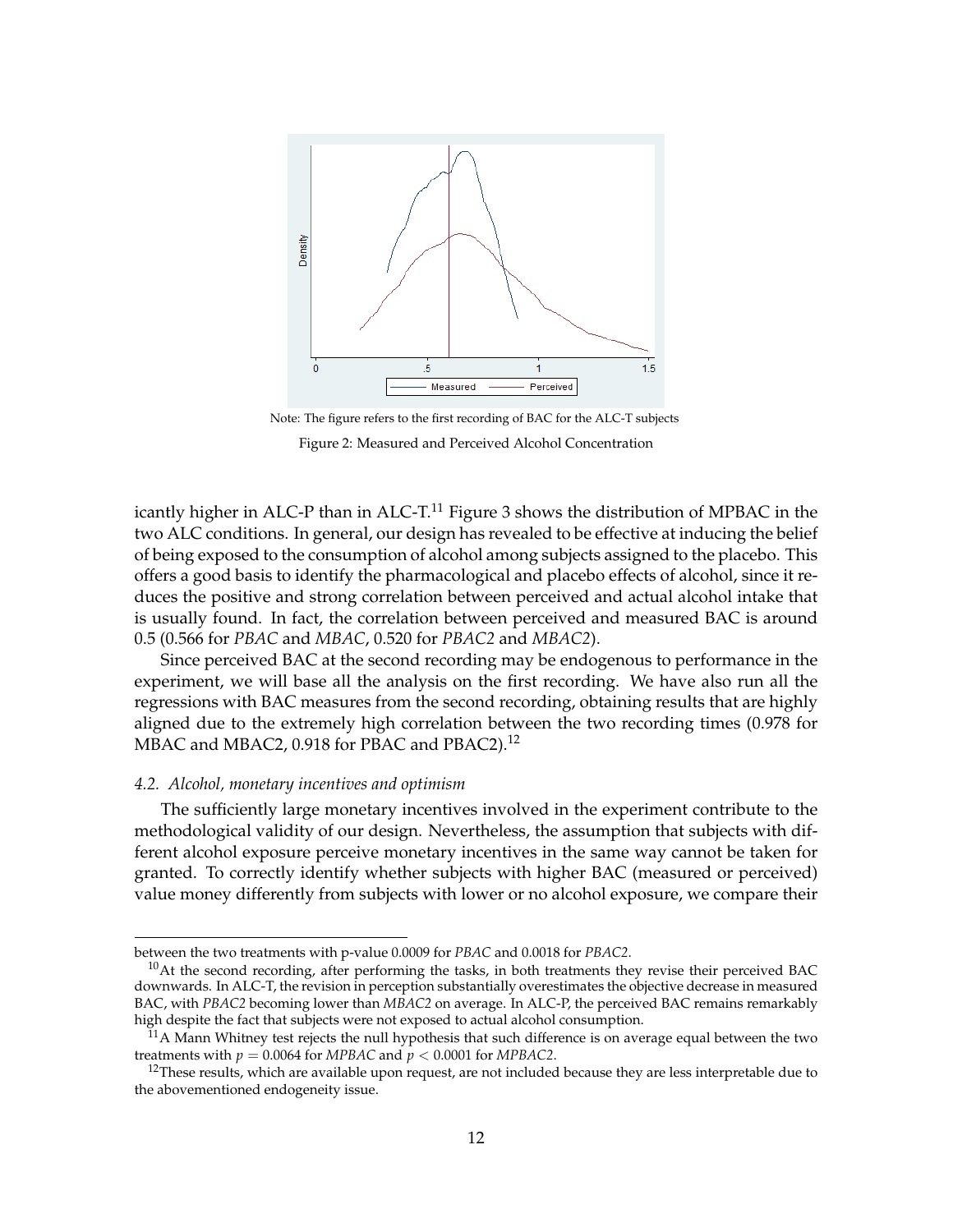

Figure 3: Misperception of Blood Alcohol Concentration (MPBAC)

willingness to pay for a given object (a radio-videogame), as elicited in Phase 2 of the experiment.

Columns 1 and 2 of Table 3 show ordinary least squares (OLS) estimates from a linear model in which the willingness to pay, *WTP*, is regressed against *MBAC*, *MPBAC* and *NO-ALC*, first without and then with additional exogenous individual controls. It emerges that subjects display a significantly higher willingness to pay when no reference is made to alcohol. A possible interpretation is that in the NO-ALC condition subjects do not have to bear the risk of being exposed to alcohol consumption and implicitly they consider the experiment as less effort demanding than their counterparts in the ALC treatments. Consequently they could dispose more easily of their money because they perceive it relatively more as windfall gains. This interpretation is also consistent with the findings about altruism reported below.<sup>13</sup> Yet, within an environment with alcohol exposure (ALC), differences in *MBAC* and in *MPBAC* do not translate into significant differences in the value of money.<sup>14</sup> This is reassuring for the validity of the comparison between subjects in treatment ALC-T and ALC-P, but in any case we will use the individual WTP as a control in the analysis below.

Notice that the variance of *WTP* is slightly lower in ALC than in NO-ALC (see Table 1), suggesting that the levels of alcohol intoxication observed in the experiment neither introduce additional noise in subjects' choices, nor impair their ability to make rational choices. Again, this is reassuring for the possibility to interpret subsequent results within the rational choice framework.

The assessment of the effects of alcohol on risk aversion also relies on the assumption that alcohol does not alter the perception of probabilities (in particular, of the odds of winning). We investigate the validity of this assumption by looking at the effects of alcohol intoxication on subjects' optimism as elicited in Phase 5. If alcohol affects optimism, this

<sup>&</sup>lt;sup>13</sup> An alternative explanation is that exposure to alcohol triggers self-control mechanisms on expenditures.

 $14$ These results are confirmed by non-parametric analysis. A Mann Whitney test rejects the null hypothesis that the average *WTP* is equal between NO-ALC and ALC (p-values 0.0007) or between NO-ALC and ALC-P (p-value 0.0101), whereas equality between ALC-T and ALC-P cannot be rejected (p-value 0.4561).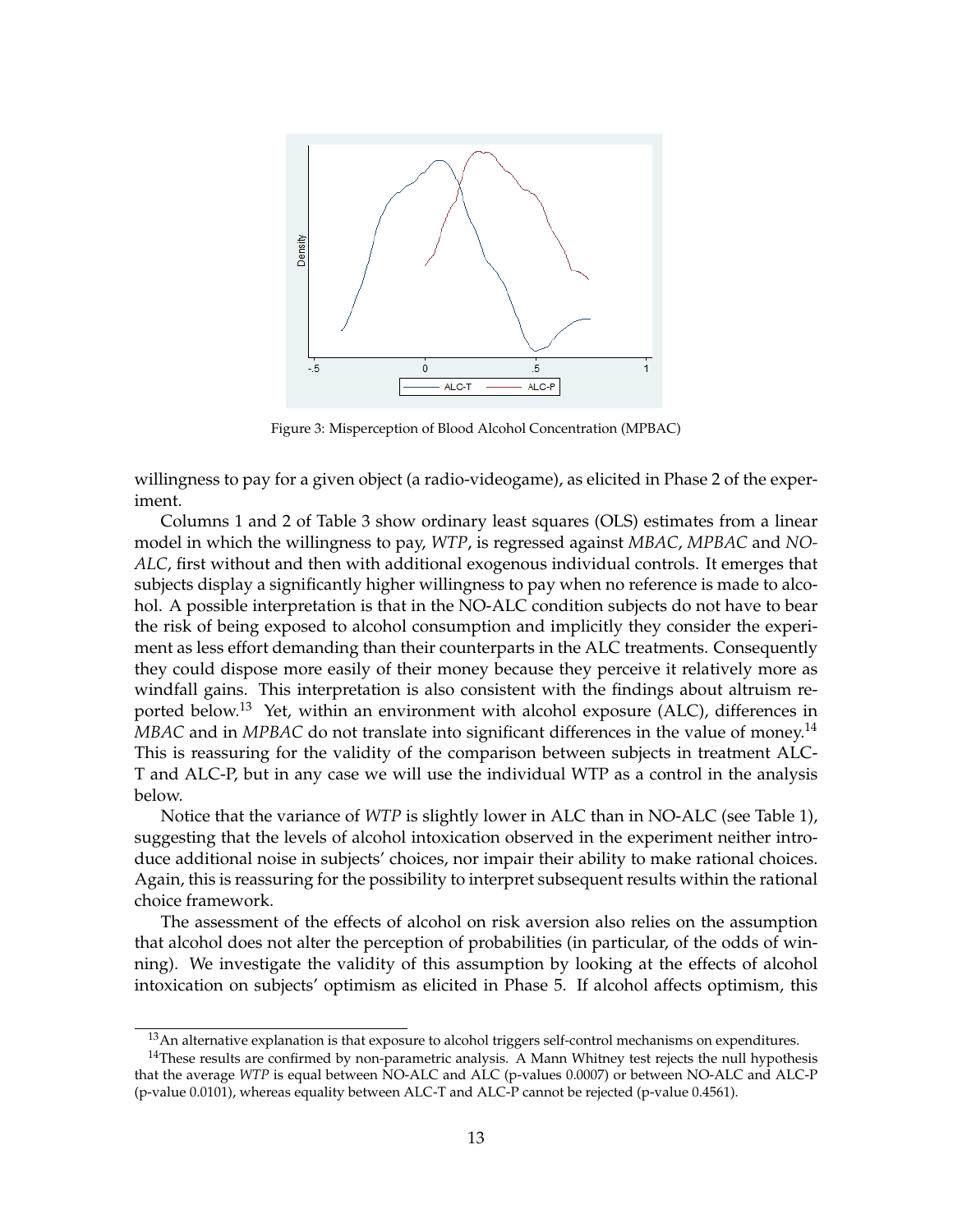| Dependent variable | <b>WTP</b>              | <b>WTP</b>            | Optimism               | Optimism               |
|--------------------|-------------------------|-----------------------|------------------------|------------------------|
|                    | $\left( 1\right)$       | (2)                   | (3)                    | $\left( 4\right)$      |
| <b>MBAC</b>        | $-.3290$<br>(1.0257)    | $-0.4036$<br>(.8093)  | $-.7282$<br>(.6841)    | $-.6894$<br>(.8120)    |
| MPBAC              | .0307<br>(1.0340)       | .6089<br>(.9757)      | $-1.9665**$<br>(.7989) | $-1.5074$<br>(.9584)   |
| NO-ALC             | $3.4119**$<br>(1.5996)  | $3.1607*$<br>(1.6485) | .3581<br>(.5163)       | .4168<br>(.6322)       |
| Age                |                         | .0499<br>(.0874)      |                        | $-.0878***$<br>(.0215) |
| Female             |                         | 1.1739*<br>(.6944)    |                        | .7731<br>(.5509)       |
| Constant           | $3.6168***$<br>(1.2890) | 1.9608<br>(2.6524)    | 11.3524***<br>(.4891)  | 13.0064***<br>(.8498)  |
| Observations       | 77                      | 77                    | 77                     | 77                     |
| R-Square           | .132                    | .1477                 | .0691                  | .1065                  |

Table 3: Alcohol, value of money and optimism

*Notes:* OLS regressions. The dependent variable in columns (1) and (2), *WTP*, is the willingness to pay for the object in Phase 2 of the experiment; the dependent variable in columns (3) and (4), *Optimism*, is the expected gain in the card game (elicited in Phase 5). *MBAC* is the measured level of Blood Alcohol Concentration (BAC), *MPBAC* is the difference between perceived and measured BAC, *NO-ALC* is a dummy for the NO-ALC experiment. *Age* is respondents' age (in years) and *Female* is a gender dummy. Significance level (\*\*\*: 1%; \*\*: 5%; \*: 10%) based on robust standard errors (reported in parenthesis), clustered at the experimental session level (8 clusters).

effect should be controlled for in the analysis of risk aversion, in the same way in which it is important to control for the value of money.

Columns (3) and (4) of Table 3 show OLS estimates of *Optimism* regressed against the same set of controls as in the first two columns. While there is some evidence of a placebo effect (with subjects who overestimate their BAC expressing more pessimistic guesses), such evidence is not robust to the introduction of controls. Non-parametric analysis confirms the absence of any difference in optimism across treatments.<sup>15</sup>

#### *4.3. Alcohol and risk preferences*

We use the selling (ask) price of the lotteries elicited through the BDM procedure in Phase 1 to measure subjects' risk attitude. A risk neutral agent should evaluate any lottery exactly at its expected value while risk averse (loving) agents should instead ask lower (higher) prices. For each individual, we use as a summary measure of *Risk aversion* the average difference, across the ten lotteries, between the expected value and the selling price. On average, experimental subjects display a slight degree of risk aversion, with average expected value and selling price respectively equal to 22 and 20.66 euro. Subjects are on average willing to forgo 1.34 euro, that is 6% of expected gains, to avoid the risk associated

<sup>15</sup>A Mann Whitney test cannot reject the null hypothesis that *Optimism* is equal between ALC-T and ALC-P (p-value 0.3615), between NO-ALC and ALC-P (p-value 0.5138), or between NO-ALC and ALC (p-values 0.1606).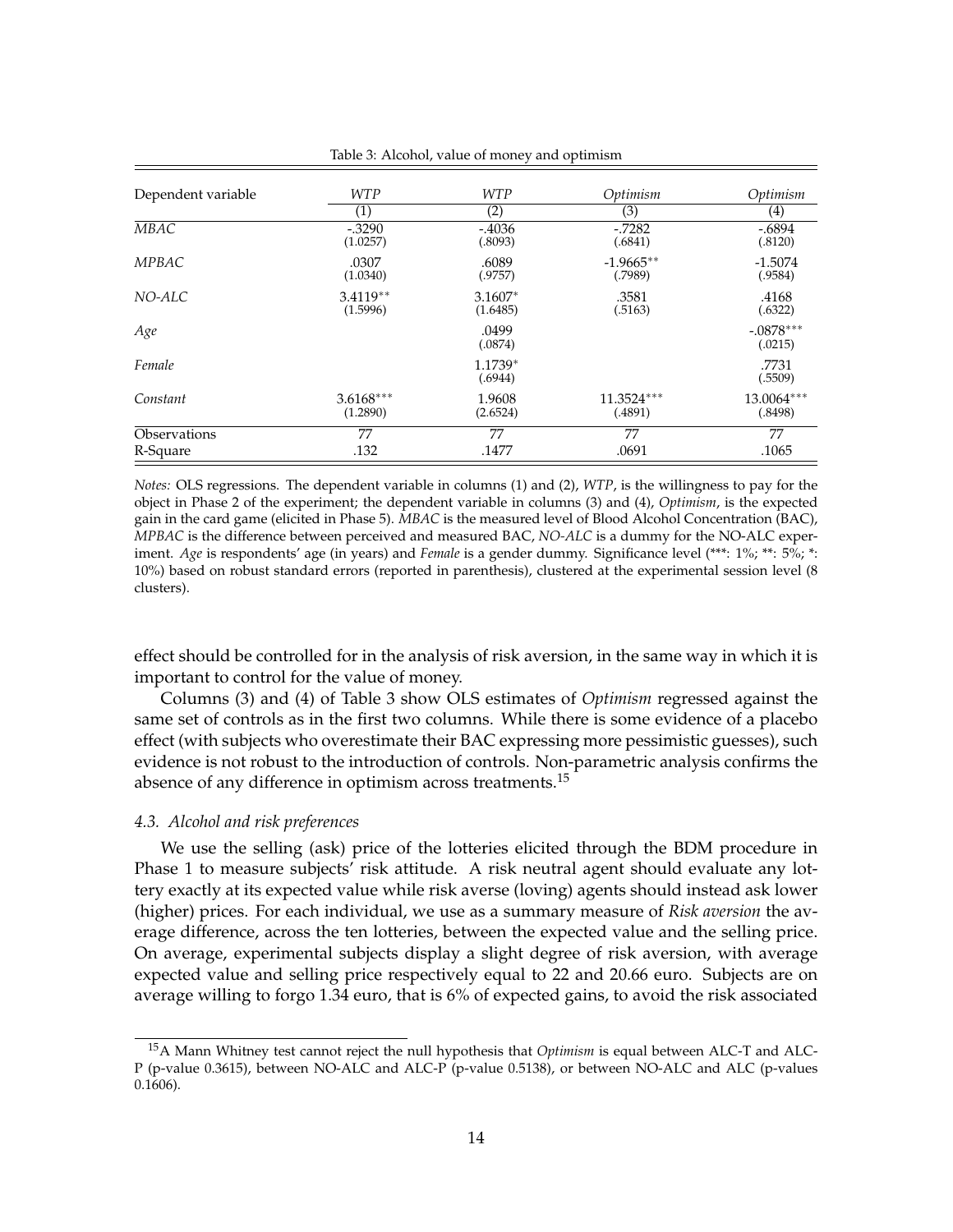to lotteries.<sup>16</sup> Thus, unlike what observed in several other lab experiments, our subjects display preferences that are on average very close to risk neutrality, in line with Rabin's calibration theorem (Rabin, 2000).

The selling price tends to be lower than the expected value particularly in the lotteries where the probability to win is higher, as displayed in Figure 4. The pattern around the expected value of the lotteries is consistent with the estimated shape of the probability weighting function (Gonzalez and Wu, 1999).



Figure 4: The average certainty equivalent (selling price) by lottery

Our key research question is whether risk attitude is affected by alcohol intoxication and changes across the experimental treatments. Columns (1) and (2) of Table 4 show OLS estimates of *Risk aversion* regressed against the same set of controls used in Table 3, namely the treatment variables *MBAC*, *MPBAC* and *NO-ALC*, first without and then with the exogenous individual controls *Age* and *Female*. Common wisdom might suggest that alcohol increases risk seeking behavior. Our multivariate framework contradicts this conjecture, as no treatment variable turns out to be significantly related to risk aversion. Females appear to display a significantly higher degree of risk aversion than males. Column (3) adds individual controls for the marginal utility of money and for optimism: the coefficients of *WTP* and *Optimism* are not significantly different from zero and their inclusion does not alter the previous results.

Table 5 splits the average *Risk aversion* by gender and treatment, showing how the gender effect on risk attitudes is mediated by alcohol intoxication. In NO-ALC and ALC-P, involving no alcohol consumption, the choices of males and females are very similar on average and not very far from those associated with risk neutrality. By contrast, in ALC-T, under actual alcohol consumption, the behavior diverges sharply: while males exhibit slightly risk seeking preferences, females' risk aversion increases dramatically, as they are now willing to give up almost 30% of the expected gain to avoid uncertainty.

Splitting the sample along two dimensions (treatment and gender) implies a further re-

<sup>16</sup>As shown in Table 1, there are only minor differences between ALC and NO-ALC: the average *Risk aversion* is respectively 1.13 and 1.54, that is 5.1% and 7% of expected gains.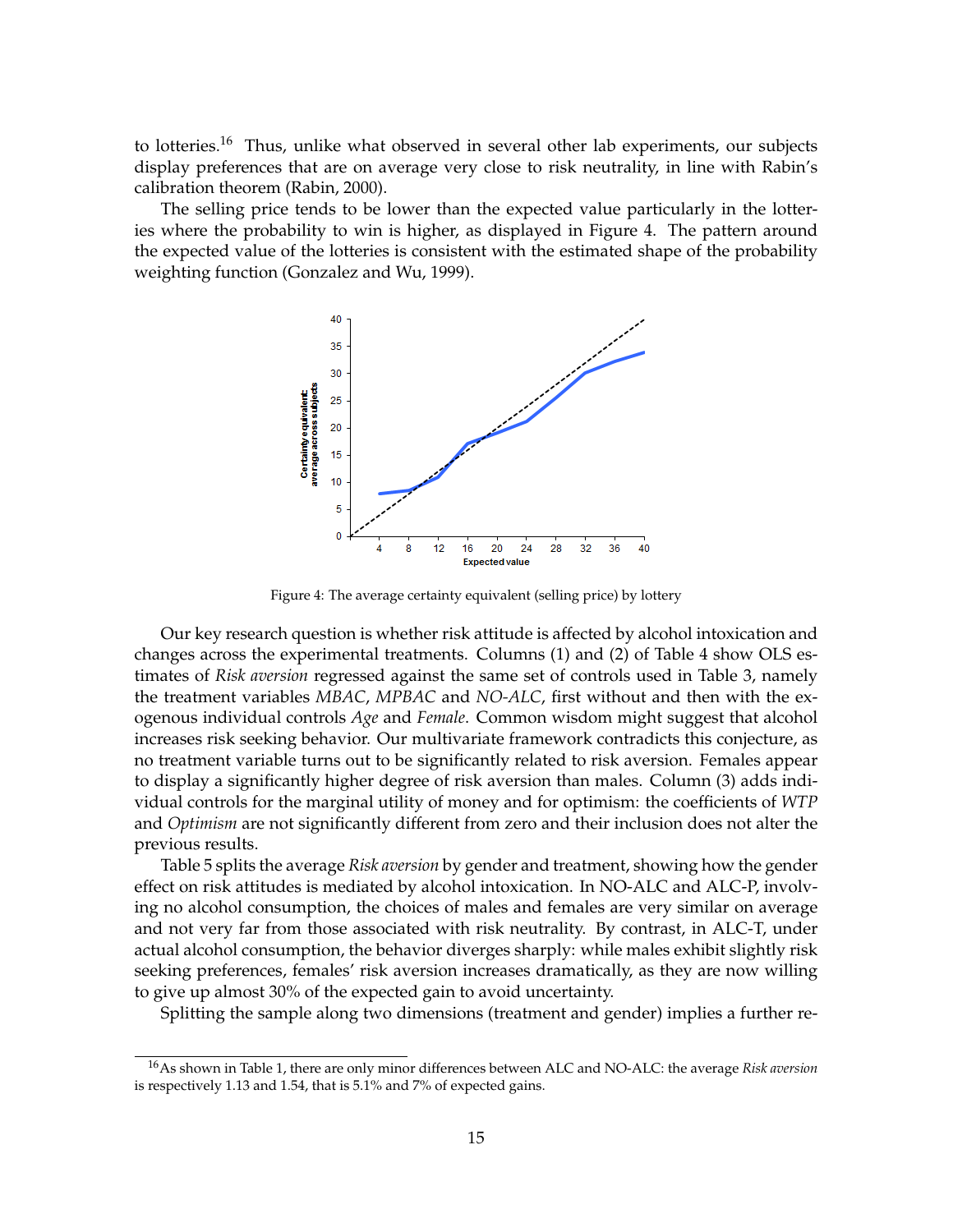| Dependent variable | Risk aversion         | Risk aversion         | Risk aversion          |
|--------------------|-----------------------|-----------------------|------------------------|
|                    | (1)                   | (2)                   | (3)                    |
| MBAC               | $-.2790$<br>(1.6759)  | $-.2739$<br>(1.9600)  | .0316<br>(2.2376)      |
| MPBAC              | $-2.7993$<br>(3.1056) | $-1.0813$<br>(2.9742) | $-7754$<br>(2.8707)    |
| NO-ALC             | $-.3298$<br>(1.7146)  | $-.4787$<br>(1.9179)  | $-1.3713$<br>(1.4418)  |
| Age                |                       | $-.1467$<br>(.1295)   | $-1324$<br>(.0896)     |
| Female             |                       | 3.1197***<br>(.8948)  | $2.6021**$<br>(1.1566) |
| <b>WTP</b>         |                       |                       | .2427<br>(.1502)       |
| Optimism           |                       |                       | .3010<br>(.4116)       |
| Constant           | 1.8654*<br>(1.0368)   | 3.8177<br>(3.3130)    | $-5727$<br>(3.5742)    |
| Observations       | 77                    | 77                    | 77                     |
| R-Square           | .0122                 | .0888                 | .1452                  |

Table 4: Alcohol and risk preferences

*Notes:* OLS regressions. The dependent variable, *Risk aversion*, is the average difference between the expected value and the ask price across the ten lotteries elicited in Phase 1 of the experiment. Regressors are defined in the notes to Table 3. Significance level (\*\*\*: 1%; \*\*: 5%; \*: 10%) based on robust standard errors (reported in parenthesis), clustered at the experimental session level (8 clusters).

duction in the number of observations available to make inference. For this reason, most of the comparisons by treatment and gender turn out not to be significant, with the remarkable exception of the gender differences in risk aversion in the ALC-T condition  $(p=.037).^{17}$ What emerges is therefore a gender specific compensation effect, with only intoxicated female subjects who compensate for the detrimental effects of alcohol by displaying a more prudent behavior. This finding is in line with Gustafson and Källmén (1990), who also detect a compensation effect for females in a cognitive task. Instead, similar risk attitudes emerge for subjects not exposed to alcohol consumption (NO-ALC and ALC-P). This is consistent with the recent findings of Filippin and Crosetto (2014), who argue that gender differences are usually not observed with elicitation methods characterized by changing probabilities and absence of a riskless alternative, like the BDM.

#### *4.4. Alcohol and time preferences*

Recall that *One day*, *Seven days* and *Eight days* are the additional sums required to postpone payment by the respective number of days (elicited in Phase 6 of the experiment).

<sup>17</sup>A similar argument applies when interacting gender with measured and misperceived BAC (*MBAC* and *MPBAC*) in a multivariate framework. The level of measured alcohol intoxication is positively associated with risk aversion, with this effect being marginally significant for females and not significant for males. For the sake of space, this result is not reported, but it is available upon request.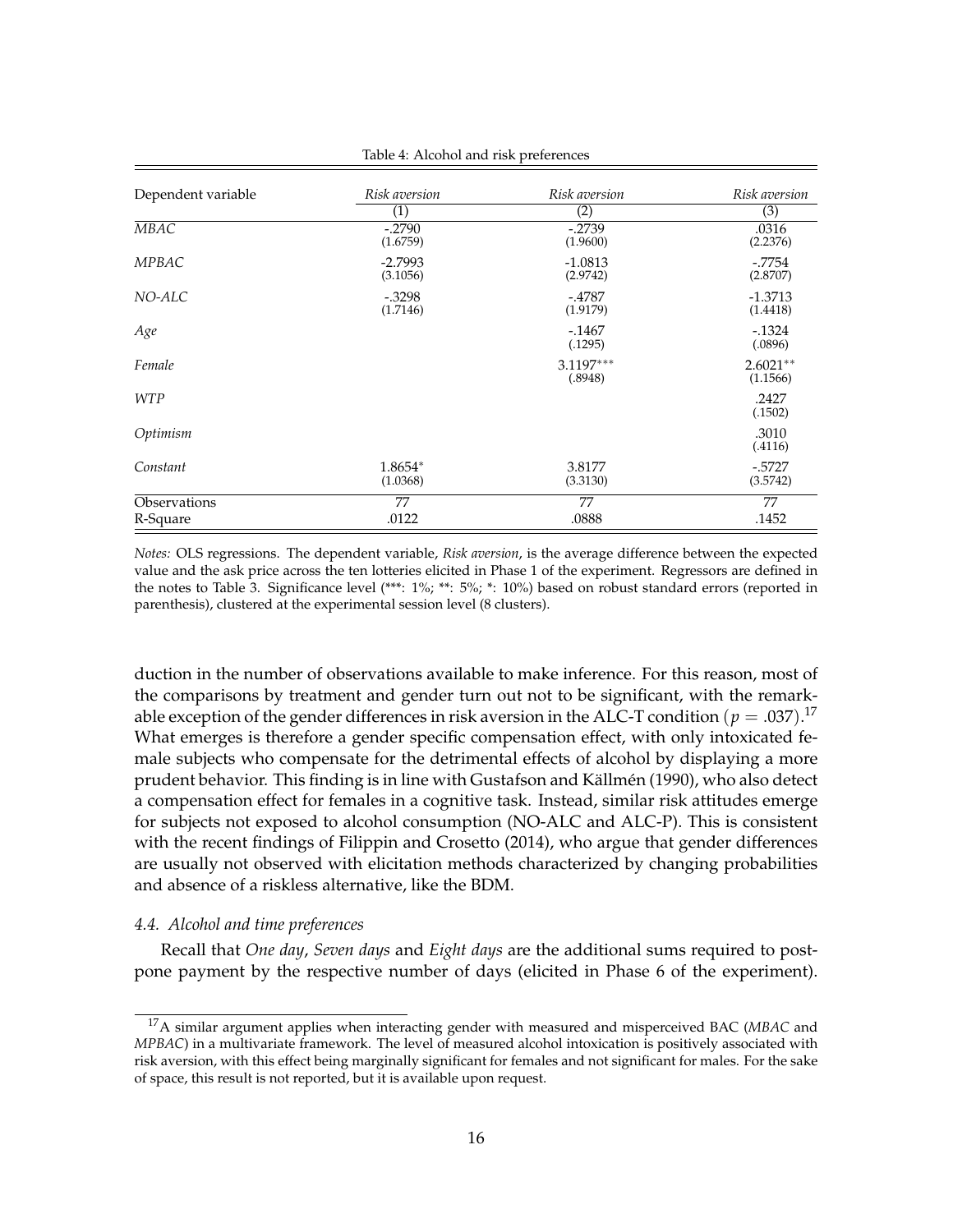Table 5: *Risk aversion* by treatment and gender

| Treatment | Males   | Females |
|-----------|---------|---------|
| NO-ALC    | '/'/    | 2.10    |
| ALC-P     | .29     | 1.44    |
| $AI.C-T$  | $-1.49$ | 6.32    |

Figure 5 displays the distribution of these variables for subjects in ALC-T as compared to those who did not receive alcohol, showing that alcohol consumption makes individuals more impatient. In fact, the distribution of premia requested by subjects in the in ALC-T at seven and eight days stochastically dominates that of ALC-P and NO-ALC. This result is confirmed by non-parametric analysis.<sup>18</sup>



Figure 5: Distribution of *One day* (top panel), *Seven days* (bottom-left panel) and *Eight days* (bottom-right panel), which are the additional sums required to postpone payment by the respective number of days (elicited in Phase 6 of the experiment), by subjects in ALC-T and in the other treatments.

<sup>18</sup>At any future date, the average delay premium is higher in ALC-T than in ALC-P, with their difference being significant at seven and eight days. In particular, a battery of Mann Whitney tests marginally reject the null hypothesis that the average of *Seven days* is equal between ALC-T and ALC-P (p-value 0.0984), and the same is true for *Eight days* (p-value 0.0985). By contrast, the same tests cannot reject equality of these variables between NO-ALC and ALC-P (p-values 0.9323 and 0.8653, respectively), nor can they reject equality of *One day* between ALC-T and ALC-P (p-value 0.1846).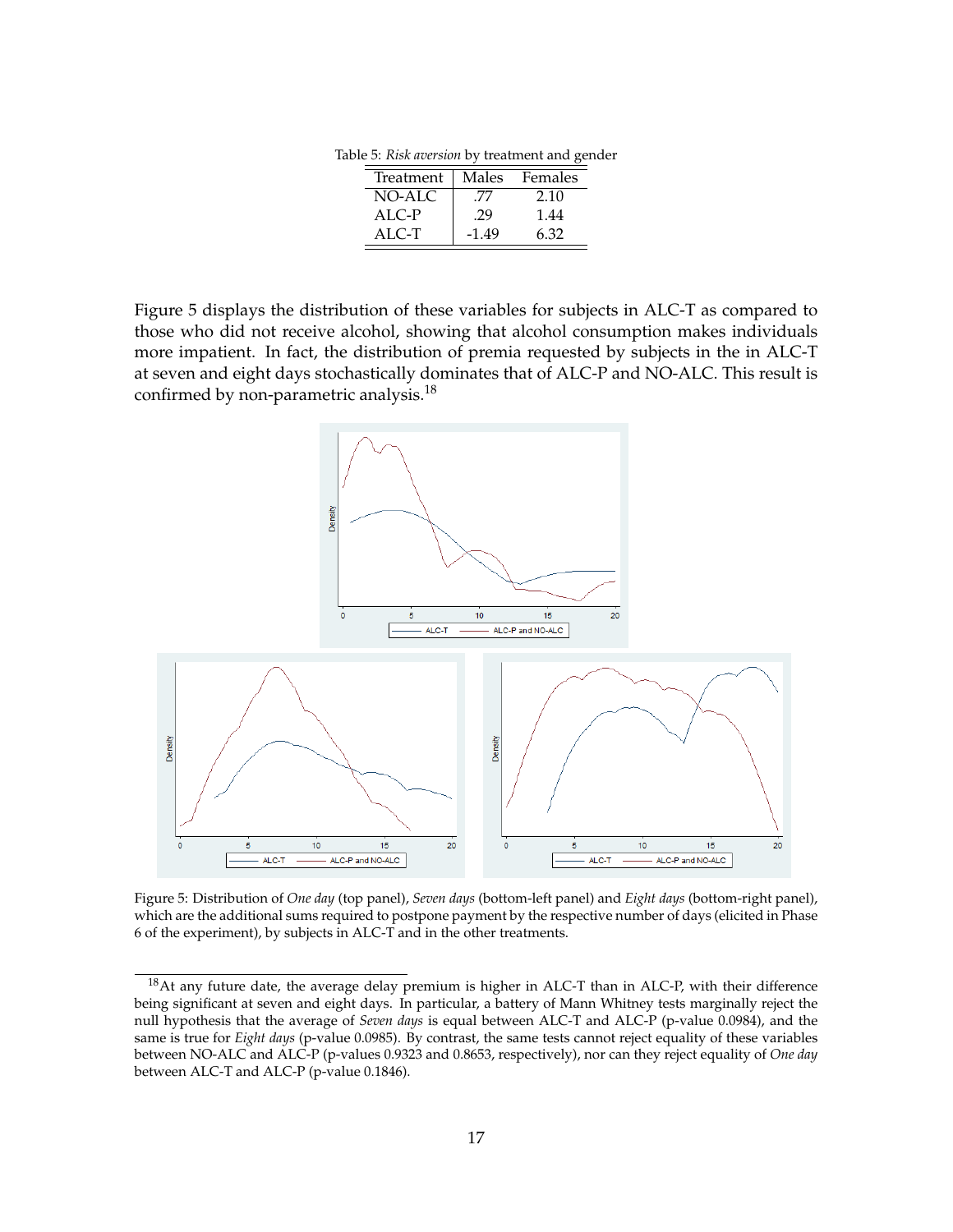Our data can be used to calculate individual discount factors (relative to the present) at different points in time. Assuming that individual utility is linear in income and additively separable in time, the present discounted utility of a stream of income  $y = (y_0, \ldots, y_T)$ , from time 0 to *T*, can be expressed as  $U(\mathbf{y}) = \sum_{t=0}^{T} \beta_t y_t$ .<sup>19</sup> Standard neoclassical economics assumes exponential discounting:  $\beta_t = \beta^t$ , for some  $\beta \in (0,1)$ . This implies that the ratio between the discount factors of two adjacent moments in times is always constant: for any *t*,  $\beta$ <sub>*t*+1</sub>/ $\beta$ <sup>*t*</sup> =  $\beta$ . Rational individuals discounting the future exponentially should make timeconsistent choices. Behavioral economists have often explained the abundant evidence of time-inconsistent choices based on the idea that the discount factor is a hyperbolic or quasihyperbolic (rather than exponential) function of time. This means that *β<sup>t</sup>* drops faster from one period to the next when the present is involved (*t* close to zero) than in the future (when *t* is higher). Our experiment allows testing exponential versus hyperbolic discounting. Since we have data for  $t \in \{0, 1, 7, 8\}$ , and since  $\beta_0 = 1$  by construction, so that  $\beta_1/\beta_0 = \beta_1$ , we test the null hypothesis that  $β_1 = β_8 / β_7$  against the alternative that  $β_1 < β_8 / β_7$ . On average, we find  $\beta_1 = .8108$  and  $\beta_8/\beta_7 = .9589$ . The null hypothesis of their equality is rejected by a ttest at the 1% significance level, both in the full sample and in the subsamples corresponding to each treatment, implying that our subjects discount the future in a hyperbolic-like rather than in an exponential way. $20$ 

To further investigate the effects of alcohol on time preferences, we construct a panel by using the individual discount factor at different points in time (relative to the present) as the longitudinal dimension. For each individual, we thus have four observations, which are calculated as follows:  $\beta_0$  is set equal to one by construction, whereas for  $t \in \{1,7,8\}$ ,  $\beta_t = 20/y_t$ , where  $y_t$  is the total amount required to postpone payment at each future date, elicited in Phase 6 of the experiment.<sup>21</sup> This panel structure allows running a random effect estimation of the longitudinal variable, called *Patience*, against the main regressors (*MBAC*, *MPBAC* and *NO-ALC*, which are longitudinally constant for each individual), as well as a number of additional controls. Results are displayed in Table 6.

Column (1), which only considers the main determinants of interest, confirms that alcohol consumption raises impatience (it reduces *Patience*), both through a (highly significant) pharmacological effect and through a (less significant) placebo effect. Column (2) exploits the longitudinal dimension and introduces three time dummies for future dates, *1D*, *7D* and *8D*, corresponding to one, seven and eight days from the date of the experiment. While this does not affect the results on the effects of alcohol, it confirms the previous result on the hyperbolic shape of time discounting. Contrary to the constant discount rate predicted by exponential discounting, postponing the payment by one day makes the discount factor drop faster when it takes place at present than in seven days. As shown by Column (3),

 $19$ The assumption of constant marginal instantaneous utility of money is common in the literature and it is a plausible approximation in light of the small degree of risk aversion we find in the data. Pre-multiplying discounted utility by a constant to rescale from monetary to utility units is irrelevant for choice and therefore omitted. To account for deviations from risk neutrality, we later include individual risk aversion among the controls in regression analysis.

 $20$ For an up to date discussion of the literature on hyperbolic discounting, and for an alternative interpretation in terms of subjective time compression, see Bradford et al. (2014).

<sup>21</sup>The experimental design is structured so that rational and risk-neutral agents ask for sums *y<sup>t</sup>* whose present discounted value is equal to the current payment, which is 20 euros, so  $\beta_t y_t = 20$ .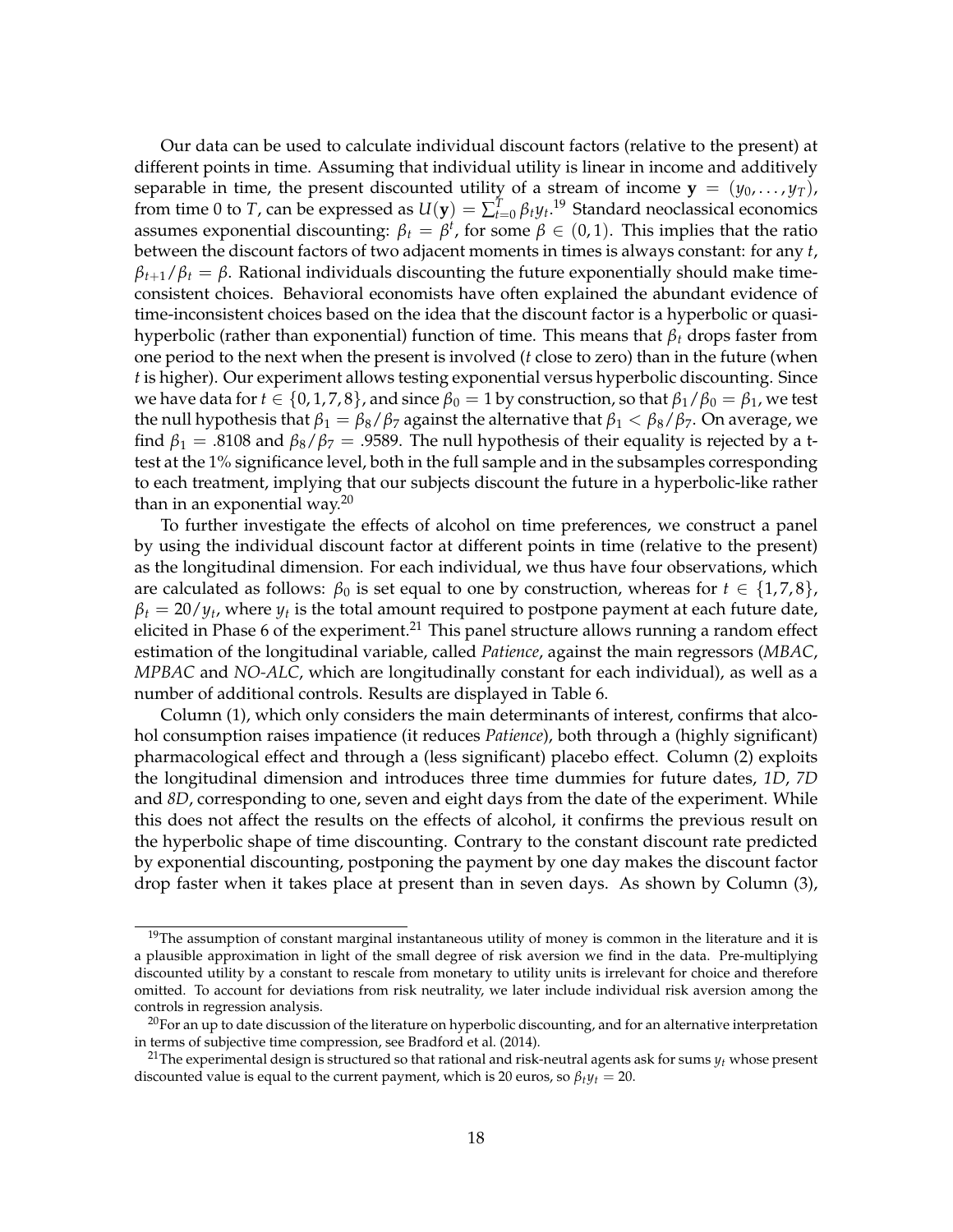| Dependent variable               | Patience              | Patience               | Patience                | Patience                | Patience               | Patience                |
|----------------------------------|-----------------------|------------------------|-------------------------|-------------------------|------------------------|-------------------------|
|                                  | $\overline{(1)}$      | $\overline{(2)}$       | $\overline{(3)}$        | $\overline{(4)}$        | $\overline{(5)}$       | $\overline{(6)}$        |
| $\overline{M}$ <i>AG</i>         | $-1084***$<br>(.0231) | $-1084***$<br>(.0232)  | $-0.1066***$<br>(.0242) | $-0.1034***$<br>(.0145) |                        |                         |
| MPBAC                            | $-.0842*$<br>(.0496)  | $-.0842*$<br>(.0498)   | $-.0807$<br>(.0528)     | $-.0709$<br>(.0473)     | $-.0615$<br>(.0452)    |                         |
| NO-ALC                           | $-.0296$<br>(.0230)   | $-.0296$<br>(.0232)    | $-.0254$<br>(.0245)     | $-.0235$<br>(.0272)     | $-.0148$<br>(.0190)    | $-0.0138$<br>(.0150)    |
| 1D                               |                       | $-.1892***$<br>(.0210) | $-1892***$<br>(.0211)   | $-1892***$<br>(.0212)   | $-.1759***$<br>(.0190) | $-.1698***$<br>(.0214)  |
| 7D                               |                       | $-.2835***$<br>(.0190) | $-.2835***$<br>(.0191)  | $-.2835***$<br>(.0192)  | $-.2659***$<br>(.0198) | $-.2572***$<br>(.0224)  |
| 8D                               |                       | $-.3150***$<br>(.0186) | $-.3150***$<br>(.0187)  | $-.3150***$<br>(.0188)  | $-.2935***$<br>(.0177) | $-.2816***$<br>(.0184)  |
| Age                              |                       |                        | $-.0025$<br>(.0030)     | $-.0015$<br>(.0028)     | $-.0015$<br>(.0028)    | $-.0015$<br>(.0028)     |
| Female                           |                       |                        | .0035<br>(.0308)        | $-.0155$<br>(.0264)     | $-.0157$<br>(.0260)    | $-.0152$<br>(.0251)     |
| <b>WTP</b>                       |                       |                        |                         | $-.00008$<br>(.0018)    | $-.00006$<br>(.0018)   | $-.00007$<br>(.0018)    |
| <i>Risk aversion</i>             |                       |                        |                         | $.0055***$<br>(.0016)   | $.0055***$<br>(.0016)  | $.0055***$<br>(.0016)   |
| Optimism                         |                       |                        |                         | .0025<br>(.0028)        | .0026<br>(.0028)       | .0027<br>(.0027)        |
| MBAC*1D                          |                       |                        |                         |                         | $-.0834$<br>(.0552)    | $-.0832$<br>(.0573)     |
| MBAC*7D                          |                       |                        |                         |                         | $-.1104***$<br>(.0364) | $-.1107***$<br>(.0384)  |
| MBAC*8D                          |                       |                        |                         |                         | $-.1350***$<br>(.0345) | $-0.1359***$<br>(.0340) |
| MPBAC*1D                         |                       |                        |                         |                         |                        | $-.0522$<br>(.0688)     |
| MPBAC*7D                         |                       |                        |                         |                         |                        | $-.0734$<br>(.0595)     |
| MPBAC*8D                         |                       |                        |                         |                         |                        | $-.1001$<br>(.0715)     |
| Constant                         | $.8448***$<br>(.0134) | $1.0418***$<br>(.0168) | $1.0978***$<br>(.0650)  | $1.0440***$<br>(.0681)  | $1.0216***$<br>(.0680) | $1.0133***$<br>(.0665)  |
| Observations<br>Overall R-Square | 308<br>.022           | 308<br>.5121           | 308<br>.5154            | 308<br>.5448            | 308<br>.5495           | 308<br>.5519            |

Table 6: Alcohol and time discounting, panel

*Notes:* Random effect panel estimate. The dependent variable, *Patience*, is the discount factor at different dates (set equal to one for the present and measured in one, seven and eight days by the ratio of the present payment –20 euros– to the total amount required to postpone payment at each future date, as elicited in Phase 6 of the experiment), constructed as a longitudinal variable with four observations for each individual. *1D*, *7D* and *8D* are dummies for the respective future dates. *MBAC\*1D*, *MBAC\*7D* and *MBAC\*8D*, and *MPBAC\*1D*, *MPBAC\*7D* and *MPBAC\*8D*, are interaction terms between these dummies and *MBAC* and *MPBAC*, respectively. The other regressors are defined in the notes to Table 3 and Table 4. Significance level (\*\*\*: 1%; \*\*: 5%; \*: 10%) based on robust standard errors (reported in parenthesis), clustered at the experimental session level (8 clusters).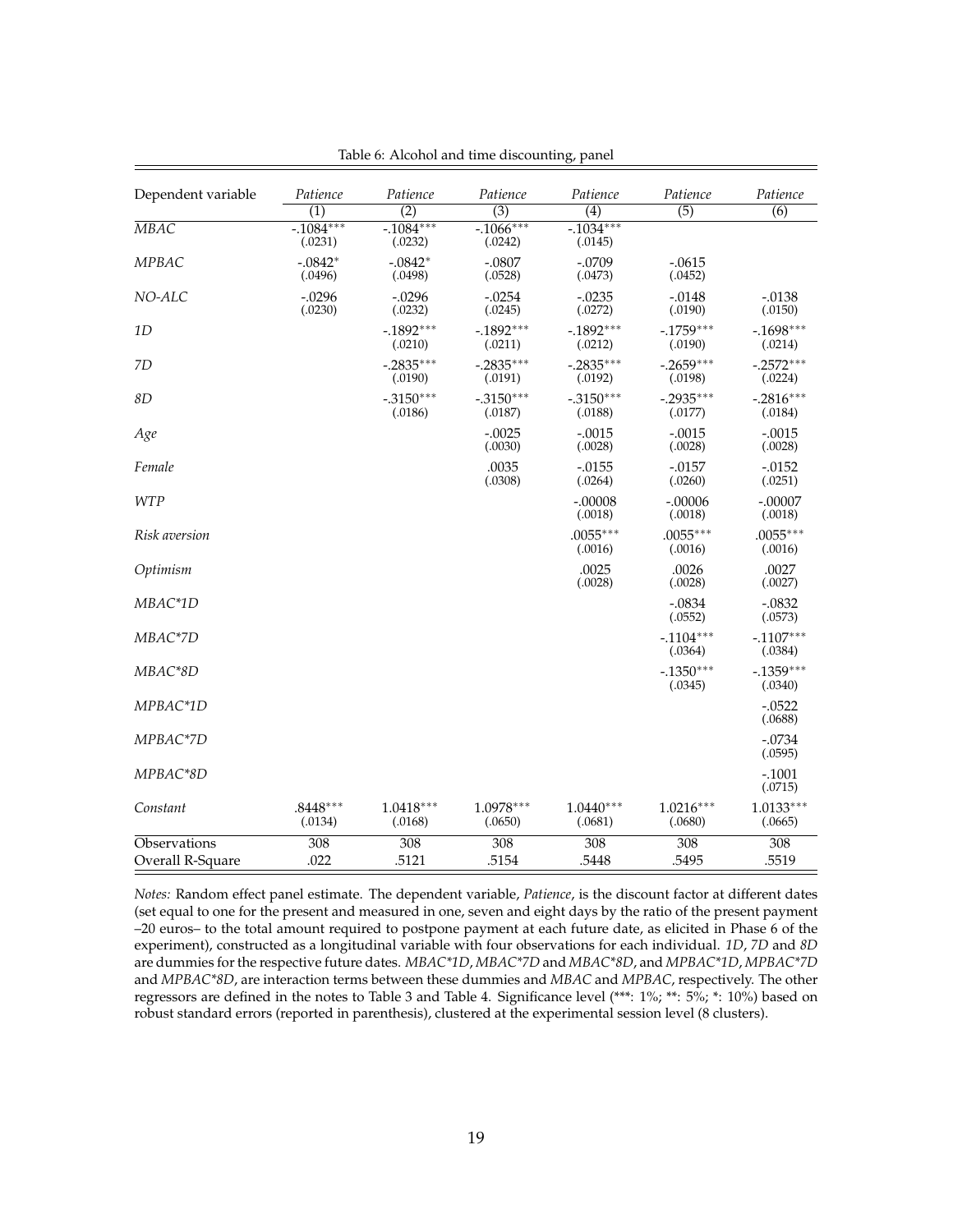results are essentially unaffected by the introduction of additional (exogenous) individual controls, although the effect of *MPBAC* on *Patience* now turns insignificant. This suggests that only the pharmacological effect of alcohol on impatience is robust to controlling for sample composition, whereas the placebo effect is not.

Column (4) introduces our experimental measures of willingness to pay, risk aversion and optimism, finding that *Patience* is significantly and positively correlated with *Risk aversion*, but it is not significantly associated with the other two variables. The positive sign of the coefficient of risk aversion supports the standard psychological claim that risk loving subjects are also more impatient, a combination that may favor the involvement in risky behaviors. The strong correlation between impatience and attitude towards risk is also reassuring as far as the goodness of the risk aversion measure is concerned, supporting the absence of alcohol effects in increasing risk taking as a genuine result (see Section 4.3).<sup>22</sup>

Column (5) introduces three interaction terms between *MBAC* and the time dummies (*MBAC\*1D*, *MBAC\*7D* and *MBAC\*8D*), in order to explore whether the pharmacological effect of alcohol on the time discount factor varies across different future dates. The results suggest that, relative to the present, subjects with high measured BAC do not discount a payment postponement by one day differently from other subjects, but they discount significantly more a postponement by one week or eight days.

In order to conduct a similar analysis about the differential effects of alcohol misperception, column (6) adds three interaction terms between MPBAC and the time dummies (*MPBAC\*1D*, *MPBAC\*7D* and *MPBAC\*8D*), but none of them turns out to be significant, suggesting that the overestimation of one's alcohol intoxication does not significantly raise impatience in future dates.

#### *4.5. Alcohol and altruistic preferences*

We now turn to results on social preferences and altruism, as elicited in phases 3 and 4 of the experiment. The descriptive statistics in Table 1 reveal two main observations. First, donations to Médecins Sans Frontières are substantially higher than those made in favor of LaVoce according to a battery of Mann Whitney tests ( $p < 0.0001$  in all treatments), suggesting that subjects donate more to "hot" rather than "cold" projects. Second, it appears that overall donations made by subjects in NO-ALC are significantly higher than those observed in ALC (according to a Mann Whitney test, the p-value is 0.004 for donations to LaVoce and 0.007 for donations to Médecins Sans Frontières).

Table 7 reports random effect estimates from a panel model that uses for each individual the amounts donated to the two NGOs as longitudinal variable, called *Altruism*. Column (1) confirms that donations are significantly higher in NO-ALC. Within the ALC experiment, it shows a negative association of donations with both *MBAC* and *MPBAC*, but the coefficients are not significantly different from zero. Column (2) adds *MSF*, a project dummy for Médecins Sans Frontières, and confirms that experimental subjects are significantly and substantially more willing to donate to this NGO than to LaVoce.info. Controlling for age and gender (column 3) confirms the previous results and, in addition, shows that donations are significantly higher for older subjects and for females, a result that is common

<sup>&</sup>lt;sup>22</sup> Alcohol does not affect the interplay between risk tolerance and impatience, as shown by the fact that the coefficient of the interaction between risk aversion and the intoxication level is fairly close to zero. Results are not reported to save space but are available upon request.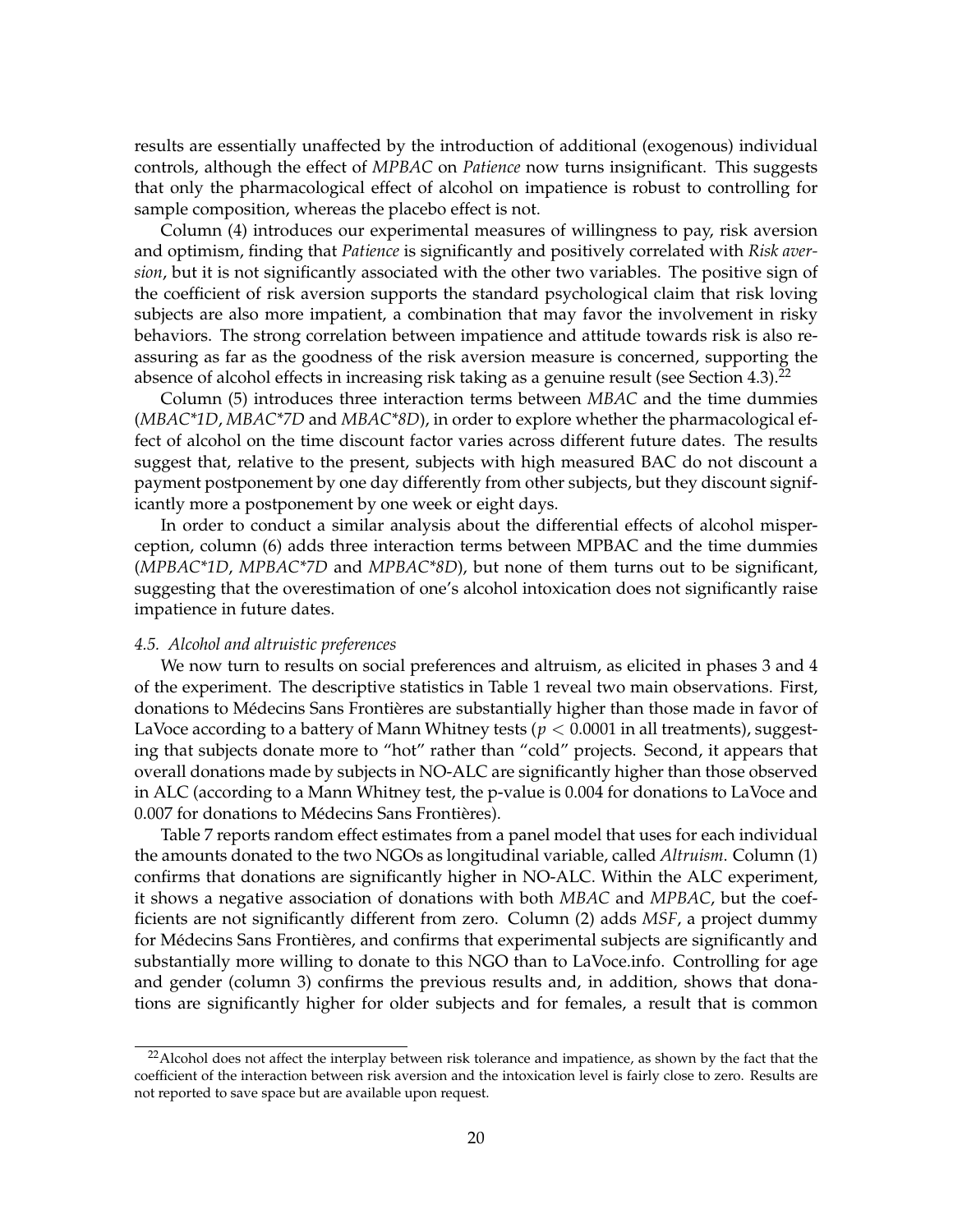in the literature. While the difference in altruism between ALC and NO-ALC already becomes less significant when controlling for age and gender, it becomes non significant when also including subjects' willingness to pay (column 4) as an additional explanatory variable. Otherwise, the introduction of the latter variable makes no difference.

To better qualify the previous results, the last two columns of Table 7 respectively introduce the interaction terms between measured and misperceived BAC and the *MSF* dummy: *MBAC\*MSF* and *MPBAC\*MSF*. Interestingly, while alcohol does not significantly alter donations to the "cold" receiver, it significantly reduces the amount given to the "hot" project. This reduction in altruism for the "hot" project is attributable to the pharmacological rather than the placebo effect of alcohol (column 6) and may signal a lower attachment to social norms.

| Dependent variable               | Altruism               | Altruism               | Altruism               | Altruism              | Altruism                | Altruism                |
|----------------------------------|------------------------|------------------------|------------------------|-----------------------|-------------------------|-------------------------|
|                                  | $\left( 1\right)$      | (2)                    | $\overline{(3)}$       | $\left( 4\right)$     | (5)                     | (6)                     |
| MBAC                             | $-1.8276$<br>(1.6432)  | $-1.8276$<br>(1.6487)  | $-2.0255$<br>(1.6699)  | $-2.0060$<br>(1.6835) |                         |                         |
| <b>MPBAC</b>                     | $-.6253$<br>(1.5379)   | $-.6253$<br>(1.5431)   | .4831<br>(1.6415)      | .4537<br>(1.6519)     | .4537<br>(1.6576)       |                         |
| NO-ALC                           | $2.2787**$<br>(1.0635) | $2.2787**$<br>(1.0671) | $1.6529*$<br>(.9970)   | 1.5002<br>(1.0911)    | 1.5002<br>(1.0949)      | 1.5002<br>(1.0987)      |
| <b>MSF</b>                       |                        | $3.8909***$<br>(.6504) | $3.8909***$<br>(.6548) | 3.8909***<br>(.6571)  | $4.7510***$<br>(.7664)  | $5.0087***$<br>(.8901)  |
| Age                              |                        |                        | $.1669**$<br>(.0799)   | $.1645***$<br>(.0803) | $.1645***$<br>(.0805)   | $.1645***$<br>(.0808)   |
| Female                           |                        |                        | $2.3391*$<br>(1.2129)  | 2.2824*<br>(1.3036)   | $2.2824*$<br>(1.3081)   | $2.2824*$<br>(1.3126)   |
| <b>WTP</b>                       |                        |                        |                        | .0483<br>(.1037)      | .0483<br>(.1041)        | .0483<br>(.1044)        |
| MBAC*MSF                         |                        |                        |                        |                       | $-4.7069**$<br>(2.1597) | $-4.7284**$<br>(2.1410) |
| MBAC*LV                          |                        |                        |                        |                       | .6948<br>(1.6879)       | .7163<br>(1.7151)       |
| MPBAC*MSF                        |                        |                        |                        |                       |                         | $-0.6126$<br>(2.1488)   |
| MPBAC*LV                         |                        |                        |                        |                       |                         | 1.5200<br>(1.6125)      |
| Constant                         | 4.9621***<br>(.7666)   | $3.0167***$<br>(.7482) | $-1.8183$<br>(1.5421)  | $-1.9131$<br>(1.6502) | $-2.3431$<br>(1.7334)   | $-2.4720$<br>(1.7926)   |
| Observations<br>Overall R-Square | 154<br>.0827           | 154<br>.2141           | 154<br>.2765           | 154<br>.2782          | 154<br>.2968            | 154<br>.2991            |

Table 7: Alcohol and altruistic preferences

*Notes:* Random effect panel estimate. The dependent variable, *Altruism*, is the donation to two NGOs (Médecins Sans Frontières and LaVoce, see Phases 3 and 4 of the experiment), constructed as a longitudinal variable with two observations for each individual. *MSF* is a dummy for donations to Médecins Sans Frontières, and *MBAC\*MSF* and *MPBAC\*MSF* are its interactions with *MBAC* and *MPBAC*. The other regressors are defined in the notes to Table 3. Significance level (\*\*\*: 1%; \*\*: 5%; \*: 10%) based on robust standard errors (reported in parenthesis), clustered at the experimental session level (8 clusters).

#### **5. Conclusion**

In the last two decades, social scientists have devoted substantial effort to study the behavioral effects of alcohol consumption. In line with the anecdotal evidence, economic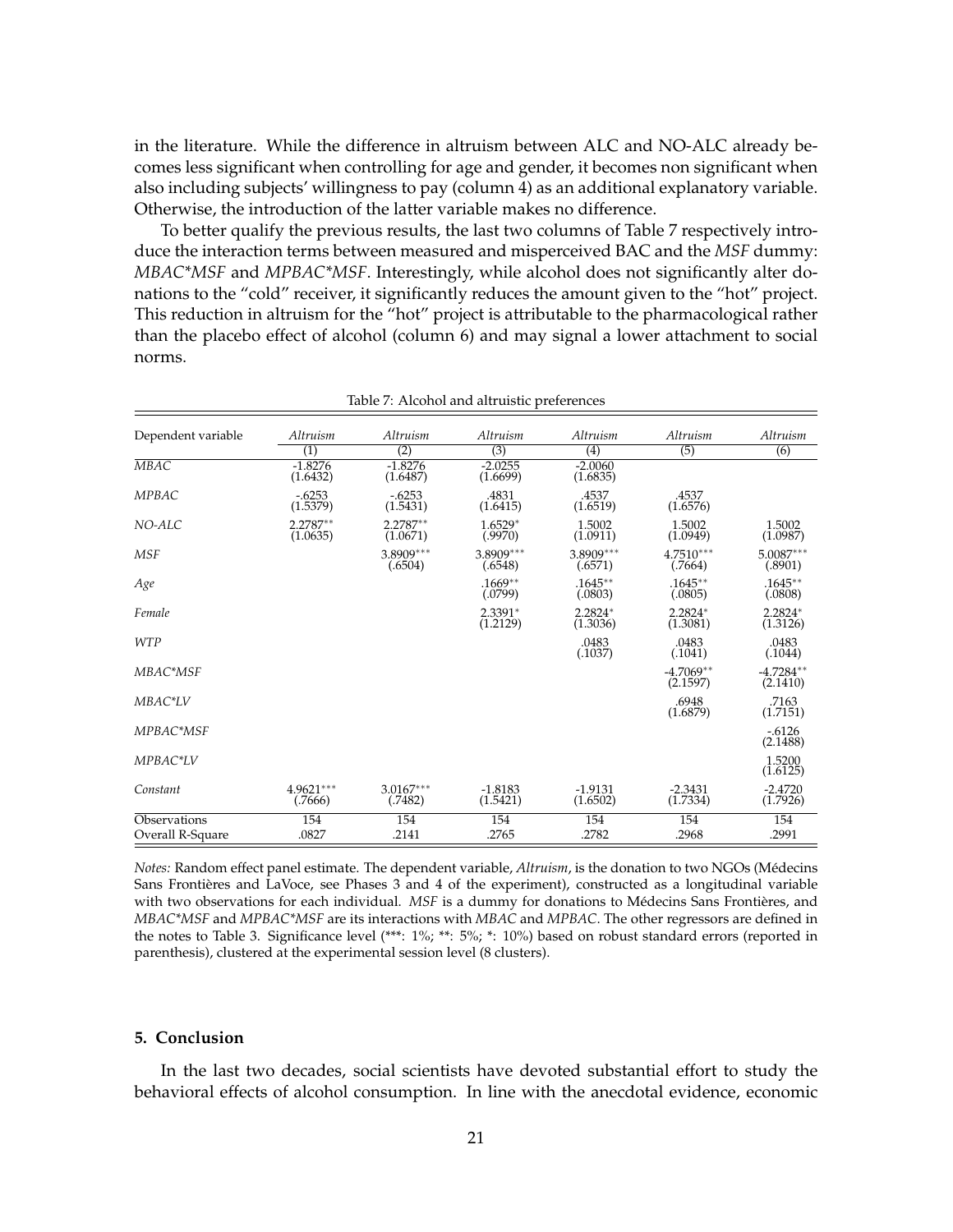studies generally support the conclusion that alcohol abuse is positively associated with risk seeking and impatience. However, as most studies rely on field and survey data, identifying the causal relationship between alcohol and economic behavior remains an open question, as it is hard to exclude that results are driven by reverse causality and self-selection. In this study we provide causal evidence about the effects of alcohol intoxication (measured by the Blood Alcohol Concentration) on time, risk, and social preferences.

Our experimental design minimizes the impact of potential confounding factors. First, by randomly partitioning subjects into three different treatments –one with no reference to alcohol, a placebo and one in which subjects effectively consumed alcohol– we are able to disentangle the direct effects of alcohol consumption from those due to the expectation of having consumed alcohol (Malani and Houser, 2008). Second, in addition to eliciting risk, time and social preferences, our design allows us to build subjective measures of willingness to pay and the misperception of probabilities that are then used as further controls in the parametric analysis.

As far as risk aversion is concerned, our results confirm the findings of Burghart et al. (2013) that males' risk aversion is not affected by alcohol intoxication, even under a different elicitation method and in an experimental setting that is explicitly designed to control for self-selection. By contrast, we find some evidence that risk aversion of female subjects increases with alcohol intoxication.

Moving to time preferences, we detect a substantial and robust positive relationship between alcohol intoxication and impatience as measured by the amount that subjects require to postpone a certain payment to a future date. Additional observations qualify our experimental findings. First, our results reveal that the impact of alcohol intoxication on impatience is essentially pharmacological and goes beyond the expectation-mediated effects. Second, the relationship between alcohol consumption and impatience remains parametrically significant even after controlling for subjective measures of risk attitude, misperception of probabilities and willingness to pay. In this respect, we contribute to the flourishing literature studying the interplay between risk and time preferences as our estimates reveal the existence of a negative relationship between impatience and risk aversion.

We also investigate the effects of alcohol intoxication on subjects' generosity as measured by their attitude to donate money to two different NGOs, one involved in a "hot" humanitarian mission and one working on a "cold" project. Our data reveals two remarkable results. First, we find that subjects donate significantly more to the "hot" NGO. Second, we observe a significant pharmacological effect of alcohol consumption in decreasing donations to the "hot" NGO, possibly signaling a lower conformity to social norms.

By estimating the causal effects of alcohol intoxication on risk, time and social preferences, our results also contribute to a growing field of studies in behavioral economics, which, building on evidence from both psychology and neuro-sciences, describes the decision process as a compromise between deliberation and emotions. According to dual-self models, the relative weight in decision-making of the deliberative and of the emotional self is affected by an individual's cognitive load, which reduces the ability to exert willpower and thus shifts weight towards the impulsive and emotional self.<sup>23</sup> If one accepts that alco-

<sup>&</sup>lt;sup>23</sup>See for instance Bernheim and Rangel (2004); Levine and Fudenberg (2006). Loewenstein and O'Donoghue (2007) argue that while the affective system has initial control, the deliberative system can influence behavior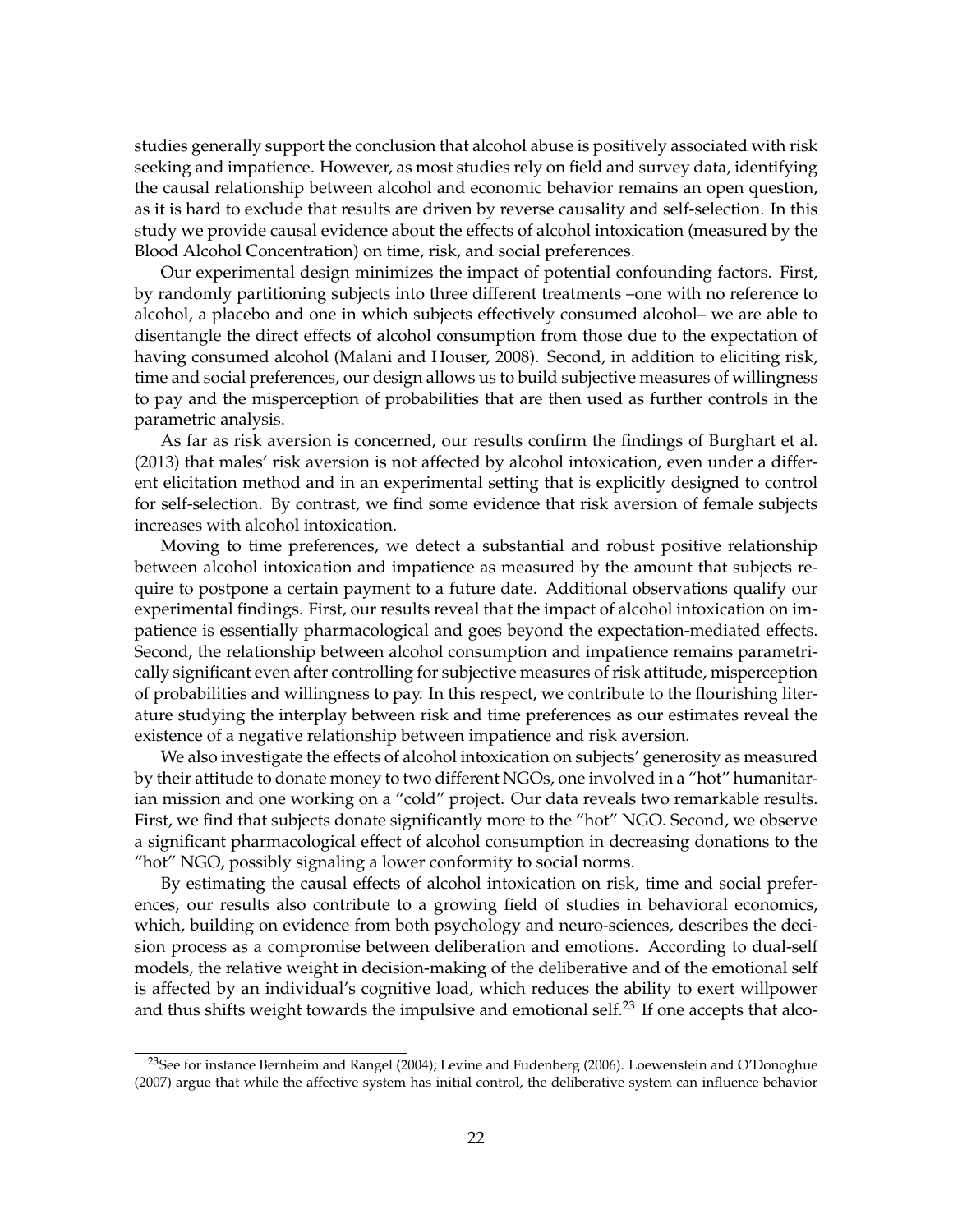hol reduces the ability to exert willpower and self-control, its effects can be interpreted as analogous to those of cognitive load: alcohol intoxication makes decisions more determined by emotions and less by deliberation. According to this view, by exploiting an exogenous variation in blood alcohol concentration, our experiment may be interpreted as shedding light on the behavioral implications of the emotional self and providing *prima facie* evidence that the emotional self is indeed impulsive, leading individuals to make decisions, which they may subsequently regret, excessively driven by immediate impulses and too little (relative to a sober condition) by the calculation of future consequences for oneself and for other people.<sup>24</sup>

through the exertion of willpower.

 $^{24}$ Partially in line with our results, a recent experimental study by Benjamin et al. (2013) shows that cognitive load increases both small-stakes risk aversion and short-run discounting.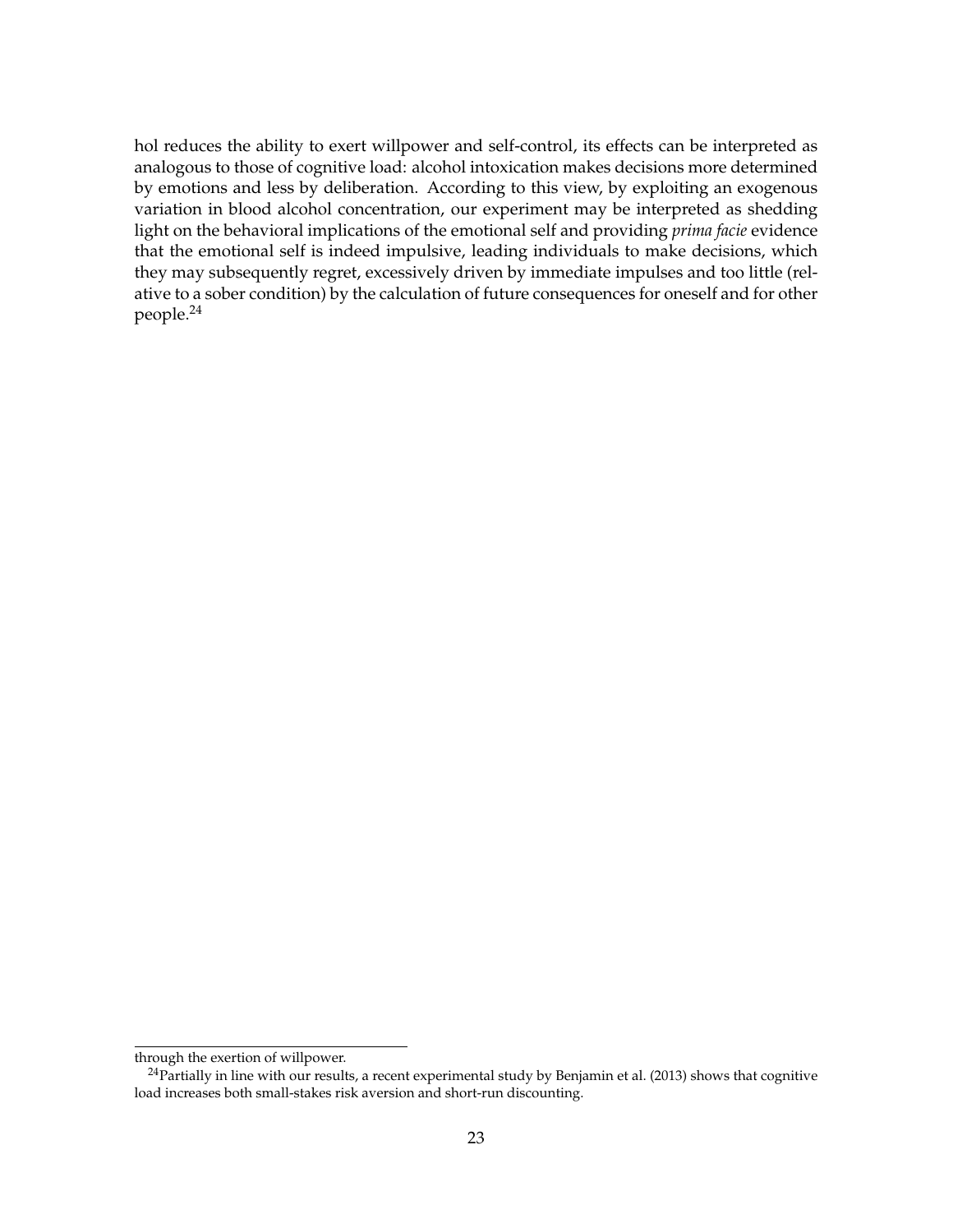#### **References**

- Abrams, D., Hopthrow, T., Hulbert, L., Frings, D., 2006. Groupdrink? The effect of alcohol on risk attraction among groups versus individuals. Journal of Studies on Alcohol 67 (4), 628–636.
- Ainslie, G., Haendel, V., 1983. Expectations mediate objective physiological placebo effects. In: Houser, D., McCabe, K. (Eds.), Etiologic Aspects of Alcohol and Drug Abuse. Vol. 12. pp. 311–327.
- Anderhub, V., Güth, W., Gneezy, U., Sonsino, D., 2001. On the interaction of risk and time preferences: An experimental study. German Economic Review 2 (3), 239 – 253.
- Anderson, L. R., Mellor, J. M., 2008. Predicting health behaviors with an experimental measure of risk preference. Journal of Health Economics 27 (5), 1260–1274.
- Andreoni, J., Sprenger, C., 2012. Risk preferences are not time preferences. American Economic Review 102 (7), 3357–76.
- Barsky, R. B., Juster, F. T., Kimball, M. S., Shapiro, M. D., 1997. Preference parameters and behavioral heterogeneity: An experimental approach in the health and retirement study. The Quarterly Journal of Economics 112 (2), 537–579.
- Becker, G., DeGroot, M., Marschak, J., 1964. Measuring utility by a single-response sequential method. Behavioral Science 9, 226–236.
- Benjamin, D. J., Brown, S. A., Shapiro, J. M., 2013. Who is 'behavioral'? cognitive ability and anomalous preferences. Journal of the European Economic Association 11 (6), 1231–1255.
- Bernheim, B. D., Rangel, A., 2004. Addiction and cue-triggered decision processes. American Economic Review 94 (5), 1558–1590.
- Bickel, W., Odum, A., Madden, G., 2001. Delay discounting of money and alcohol in actively using alcoholics, currently abstinent alcoholics, and controls. Psychopharmacology (Berl) 154 (3), 243–250.
- Bradford, W. D., Dolan, P., Galizzi, M. M., 2014. Looking Ahead: Subjective Time Perception and Individual Time Discounting. CEP Discussion Papers 1255, Centre for Economic Performance, LSE.
- Breslin, F. C., Sobell, M. B., Cappell, H., Vakili, S., Poulos, C. X., 1999. The effects of alcohol, gender, and sensation seeking on the gambling choices of social drinkers. Psychology of Addictive Behaviors 13 (3), 243–252.
- Buonanno, P., Vanin, P., 2013. Bowling alone, drinking together. Empirical Economics 44 (3), 1635–1672.
- Burghart, D., Glimcher, P., Lazzaro, S., 2013. An expected utility maximizer walks into a bar... Journal of Risk and Uncertainty 46 (3), 215–246.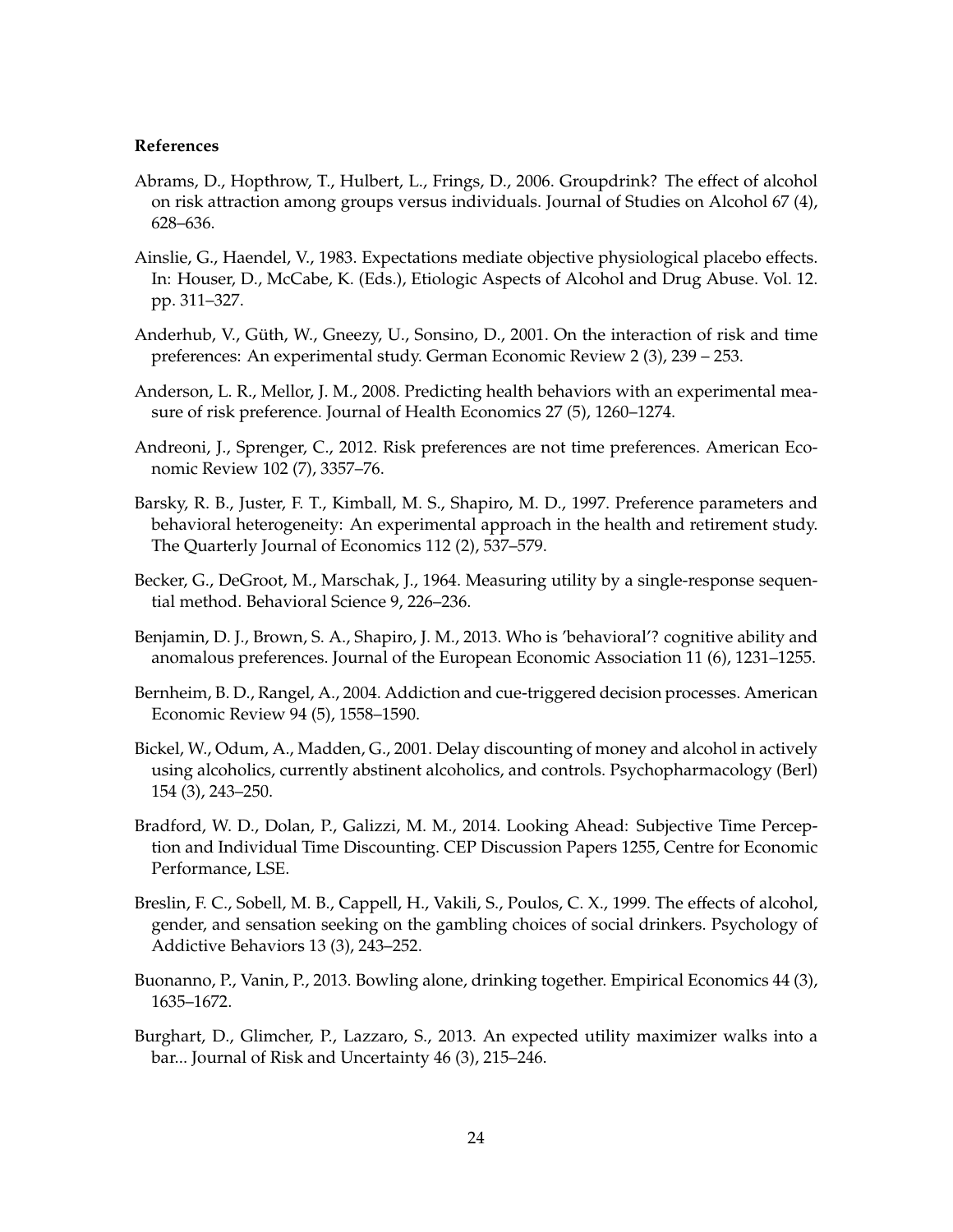- Chatterji, P., DeSimone, J., 2005. Adolescent drinking and high school dropout. NBER Working Papers 11337, National Bureau of Economic Research, Inc.
- Chatterji, P., DeSimone, J., 2006. High school alcohol use and young adult labor market outcomes. NBER Working Papers 12529, National Bureau of Economic Research, Inc.
- Crosetto, P., Filippin, A., Feb. 2013. A theoretical and experimental appraisal of five risk elicitation methods. Jena Economic Research Papers 2013-009, Friedrich-Schiller-University Jena, Max-Planck-Institute of Economics.
- Cutter, H. S., Green, L. R., Harford, T. C., 1973. Levels of risk taken by extraverted and introverted alcoholics as a function of drinking whisky. British Journal of Social & Clinical Psychology 12 (1), 83–89.
- Dee, T. S., 1999. State alcohol policies, teen drinking and traffic fatalities. Journal of Public Economics 72 (2), 289–315.
- DeSimone, J., 2007. Fraternity membership and binge drinking. Journal of Health Economics 26 (5), 950–967.
- DeSimone, J., 2009. Fraternity membership and drinking behavior. Economic Enquiry 47 (2), 337–350.
- Dills, A. K., Miron, J., 2003. Alcohol prohibition and cirrhosis. American Law and Economics Review 6 (2), 285–318.
- Drichoutis, A., Nayga, R., 2010. Eliciting risk and time preferences under induced mood states. MPRA Paper 25731, University Library of Munich, Germany.
- Duarte, R., Escario, J. J., 2006. Alcohol consumption and truancy among Spanish adolescents: a count-data approach. Economics of Education Review 25 (2), 179–187.
- Field, M., Christiansen, P., Cole, J., Goudie, A., 2007. Delay discounting and the alcohol stroop in heavy drinking adolescents. Addiction 102 (4), 579–586.
- Filippin, A., Crosetto, P., 2014. A Reconsideration of Gender Differences in Risk Attitudes.
- Fischbacher, U., 2007. z-tree: Zurich toolbox for ready-made economic experiments. Experimental Economics 10, 171–178.
- Galizzi, M. M., Miraldo, M., 2012. Are you what you eat? Experimental evidence on risk preferences and health habits. Working Papers 9792, Imperial College, London, Imperial College Business School.
- Gonzalez, R., Wu, G., 1999. On the shape of the probability weighting function. Cognitive Psychology 38 (1), 129–166.
- Green, L., Myerson, J., 2004. A discounting framework for choice with delayed and probabilistic rewards. Psychological Bulletin 130 (5), 769–792.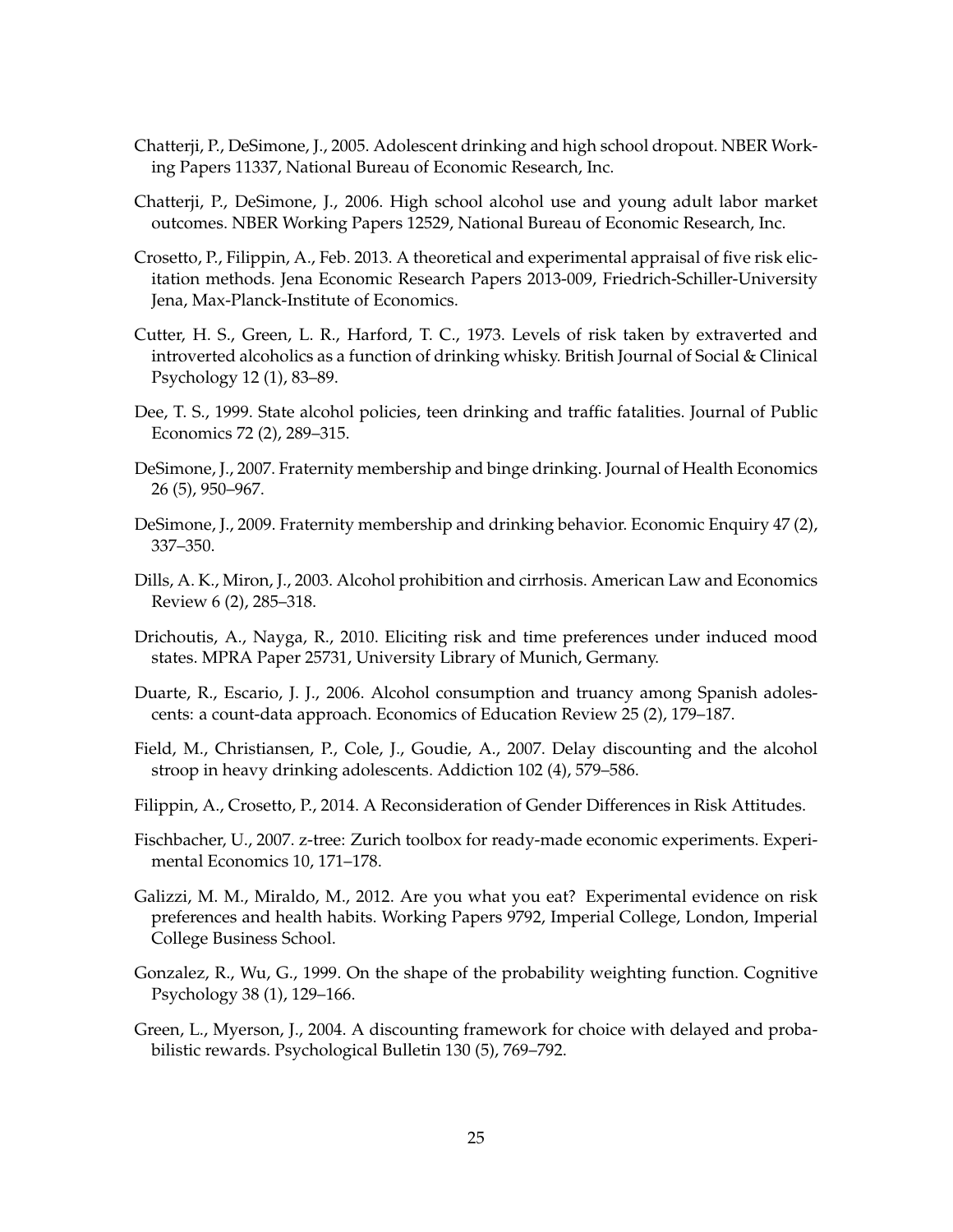- Grossman, M., Kaestner, R., Markowitz, S., 2005. An investigation of the effects of alcohol consumption and alcohol policies on youth risky sexual behaviors. American Economic Review 95 (2), 263–266.
- Grossman, M., Markowitz, S., 2005. I did what last night? Adolescent risky sexual behaviors and substance abuse. Eastern Economic Journal 31 (1), 383–405.
- Gustafson, R., Källmén, H., 1990. Alcohol and the compensation hypothesis: a test with cognitive and psychomotor tasks. Perceptual and Motor Skills 71, 1367–1374.
- Harrison, G. W., Rutström, E. E., 2008. Risk Aversion in the Laboratory. In: Cox, J. C., Harrison, G. W. (Eds.), Risk Aversion in Experiments. Vol. 12 of Research in Experimental Economics. Emerald Group Publishing Limited, pp. 41–196.
- Holt, C., Laury, S., 2002. Risk aversion and incentive effects. American economic review 92 (5), 1644–1655.
- Holt, D. D., Green, L., Myerson, J., 2003. Is discounting impulsive? Evidence from temporal and probability discounting in gambling and non-gambling college students. Behavioural Processes 64 (3), 355 – 367.
- Kirby, K., Petry, N., 2004. Heroin and cocaine abusers have higher discount rates for delayed rewards than alcoholics or non-drug-using controls. Addiction 99 (4), 461–471.
- Koch, S. F., McGeary, K. A., 2005. The effect of youth alcohol initiation on high school completion. Economic Inquiry 43 (4), 750–765.
- Kremer, M., Levy, D., 2008. Peer effects and alcohol use among college students. Journal of Economic Perspectives 22 (3), 189–206.
- Lane, S., Cherek, D., Pietras, C., Tcheremissine, O., 2004. Alcohol effects on human risk taking. Psychopharmacology 172 (1), 68–77.
- Levine, D. K., Fudenberg, D., 2006. A dual-self model of impulse control. American Economic Review 96 (5), 1449–1476.
- Levitt, S. D., Porter, J., 2001. How dangerous are drinking drivers? Journal of Political Economy 109 (6), 1198–1237.
- Loewenstein, G., O'Donoghue, T., 2007. The heat of the moment: Modeling interactions between affect and deliberation. mimeo.
- Lundborg, P., 2006. Having the wrong friends? Peer effects in adolescent substance use. Journal of Health Economics 25 (2), 214–233.
- Malani, A., Houser, D., 2008. Expectations mediate objective physiological placebo effects. In: Houser, D., McCabe, K. (Eds.), Neuroeconomics (Advances in Health Economics and Health Services Research, Volume 20). Vol. 12. Emerald Group Publishing Limited, pp. 311–327.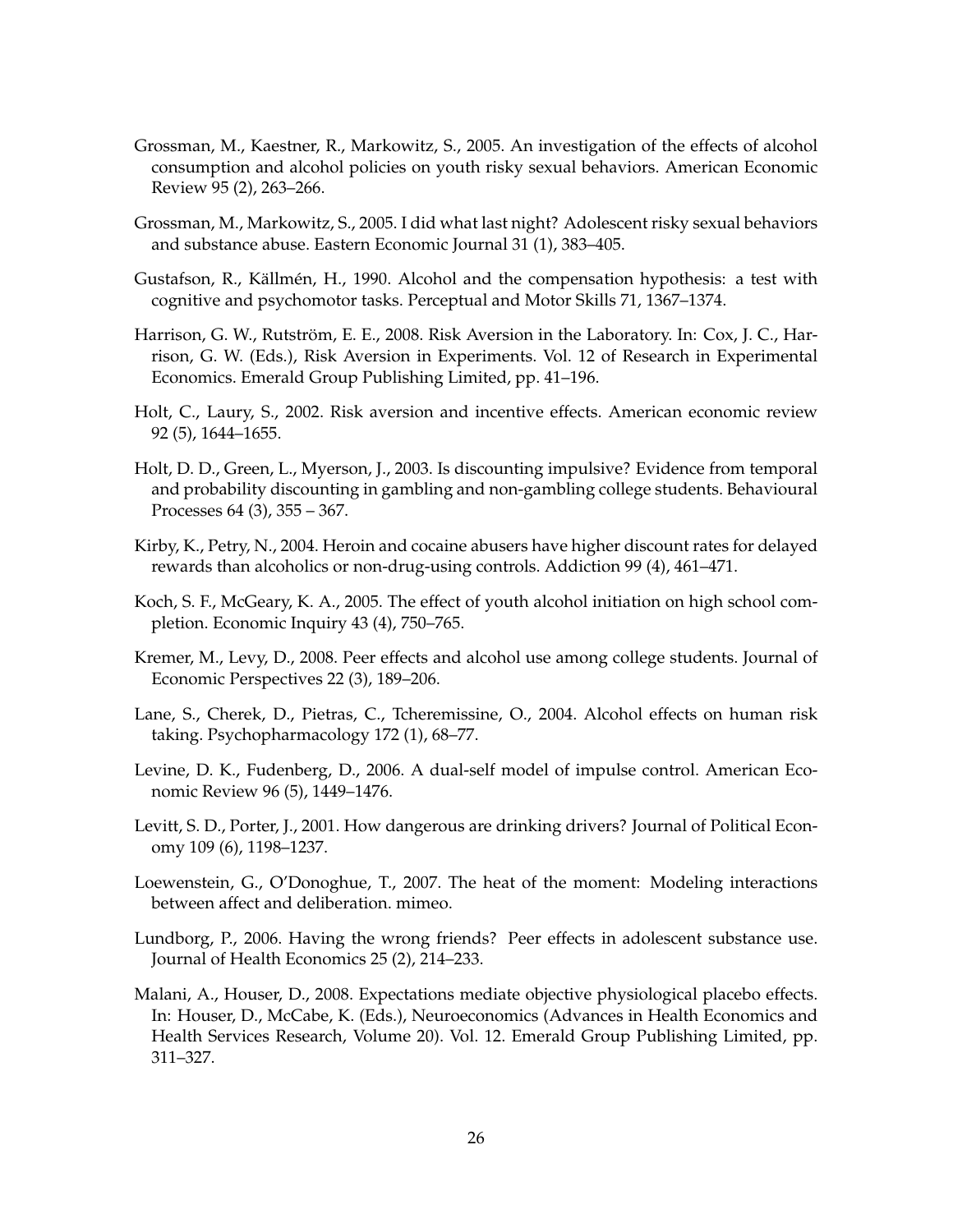- Markowitz, S., 2005. Alcohol, drugs and violent crime. International Review of Law and Economics 25 (1), 20–44.
- Meier, S. E., Brigham, T. A., Ward, D. A., Myers, F., Warren, L., 1996. Effects of blood alcohol concentrations on negative punishment: Implications for decision making. Journal of Studies on Alcohol 57 (1), 85–96.
- Menon, M., Perali, F., 2009. Eliciting risk and time preferences in field experiments: Are they related to cognitive and non-cognitive outcomes? Are circumstances important? Rivista Internazionale di Scienze Sociali 117 (3), 593–630.
- Moore, S. C., Cusens, B., 2010. Delay discounting predicts increase in blood alcohol level in social drinkers. Psychiatry Research 179 (3), 324 – 327.
- Ortner, C. N. M., MacDonald, T. K., Olmstead, M. C., 2003. Alcohol intoxication reduces impulsivity in the delay-discounting paradigm. Alcohol and Alcoholism 38 (2), 151–156.
- Petry, N. M., 2001. Delay discounting of money and alcohol in actively using alcoholics, currently abstinent alcoholics, and controls. Psychopharmacology (Berl) 154 (3), 243–250.
- Poulos, C., Le, A., Parker, J., 1995. Impulsivity predicts individual susceptibility to high levels of alcohol self administration. Behavioral Pharmacology 6 (8), 810–814.
- Proestakis, A., Cortés Aguilar, A., Espín Martín, A., Exadaktylos, F., Segun, O., Palacios García, L. A., 2013. The separate effects of self-estimated and actual alcohol intoxication on risk-taking: A field experiment. Journal of Neuroscience, Psychology, and Economics 6 (2), 115–135.
- Rabin, M., 2000. Risk aversion and expected-utility theory: A calibration theorem. Econometrica 68 (5), 1281–1292.
- Reynolds, B., Richards, J. B., de Wit, H., 2006. Acute-alcohol effects on the experiential discounting task (EDT) and a question-based measure of delay discounting. Pharmacology Biochemistry and Behavior 83 (2), 194 – 202.
- Richards, J. B., Zhang, L., Mitchell, S., de Wit, H., 1999. Delay or probability discounting in a model of impulsive behavior: effect of alcohol. Journal of the Experimental Analalysis of Behavior 71 (2), 121 – 143.
- Sjöberg, L., 1969. Alcohol and gambling. Psychopharmacologia 14 (4), 284–98.
- Vuchinich, R. E., Simpson, C. A., 1998. Hyperbolic temporal discounting in social drinkers and problem drinkers. Experimental and Clinical Psychopharmacology 6 (3), 292–305.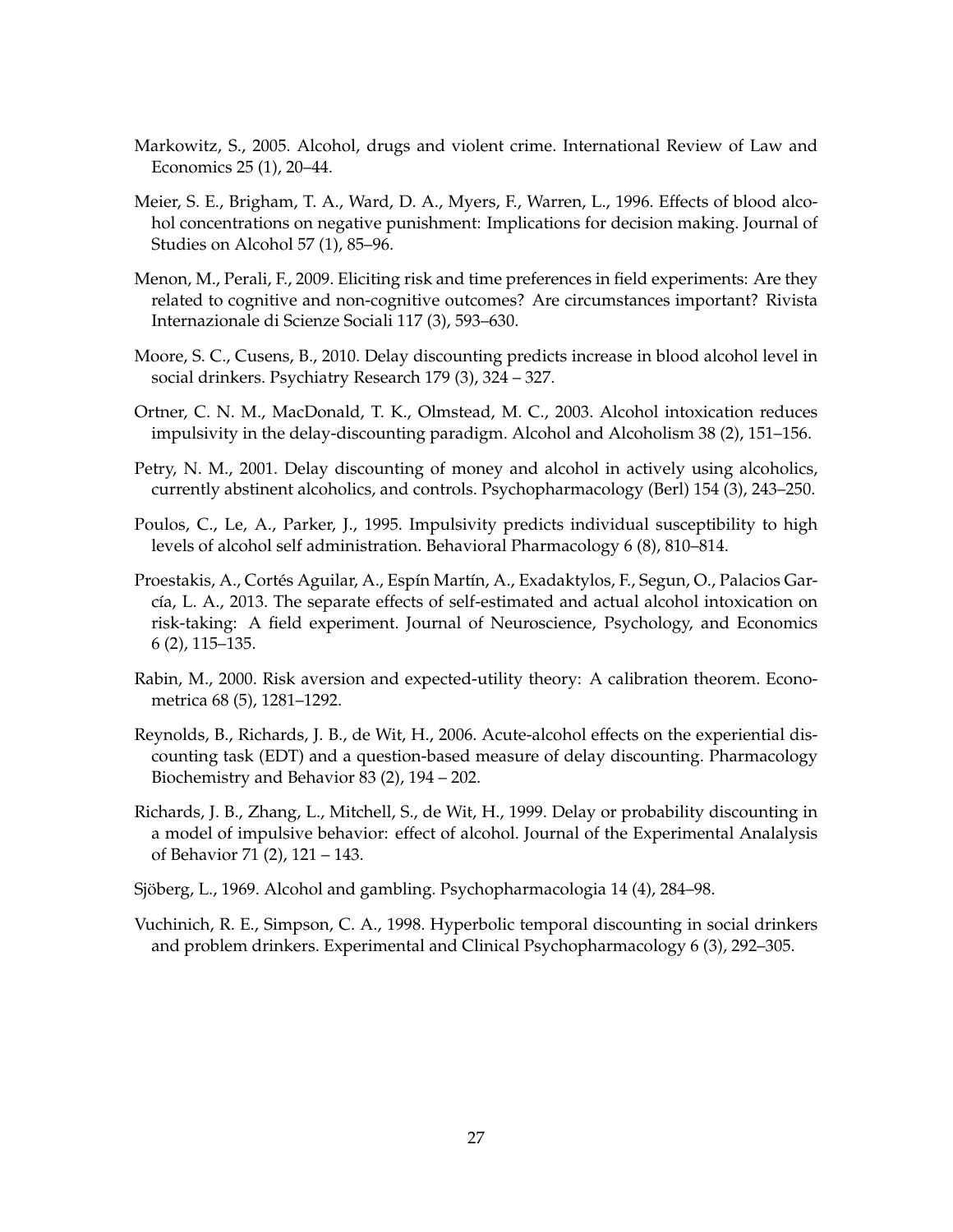#### **Appendix A. Experimental Instructions**

The experimental instructions were originally written in Italian to enable us to run the experiments at the University of Milan. In what follows, we report the literal translation in English.

#### *Appendix A.1. Welcome*

Thanks for participating to this experiment on decision making. By following these instructions, you can win an amount (included between 0 and 40 euro) that will be paid once the experiment is concluded. Your choices as well as any personal information will remain be anonymously analyzed in aggregate terms and used for scientific purposes only. Finally, there are not correct or wrong answers to the following tasks. Your choices will exclusively depend upon personal characteristics such as your preferences and your attitude to participate to gambles. It is extremely important that you make your choices having completely understood these instructions. For this reason, feel free to ask questions about the instructions.

#### *Appendix A.2. The experiment*

In this experiment you will participate to 7 consecutive phases, in each of which you will be required to make some economic choices. At the beginning of each phase, you will be given the instructions for the corresponding decisional task. Although you will participate to 7 consecutive phases, your final earnings uniquely depend on the outcome of one single phase. In particular, the phase used to determine your final earnings will be randomly selected at the end of the experiment by drawing one of seven cards, numbered from 1 to 7. Since phases have the same probability of being selected, you should make each choice as if it was the one effectively used to determine your final earnings. If you do not have any question, we can start with the experiment.

#### **The Market Mechanism BDM**

During the experiment, you will be required to make some choices using a peculiar market mechanism called BDM (from the names of the 3 economists that invented it, Becker, De Groot and Marschak).

In this market mechanism you will interact either with a seller robot or a buyer robot.

Seller robot. Suppose that you want to buy a generic item X from a seller robot and you are endowed with 10.00 euro. The bargaining is conducted as follows. The seller robot selects the price of X randomly, by picking a value included between 0.00 and 10.00 euro (in steps of 0.10 euro) with equal probability. Before knowing the price selected by the seller robot, you will be asked to state the maximum price (included between 0.00 and 10.00 euro, in steps of 0.10 euro) you are willing to pay for X. If the price stated by you is lower than the price selected by the seller robot, then no agreement is reached: you do not buy X and the seller robot does not receive any amount of money. On the contrary, if the price stated by you is higher than or equal to the price selected by the seller robot, then an agreement is reached: you buy X paying to the seller robot what it haw randomly selected. Example. Suppose the price you are willing to pay for X is 6euro and the price selected by the seller robot is 4.90 euro. Given the previous instructions, an agreement is reached. You buy X paying 4.90 euro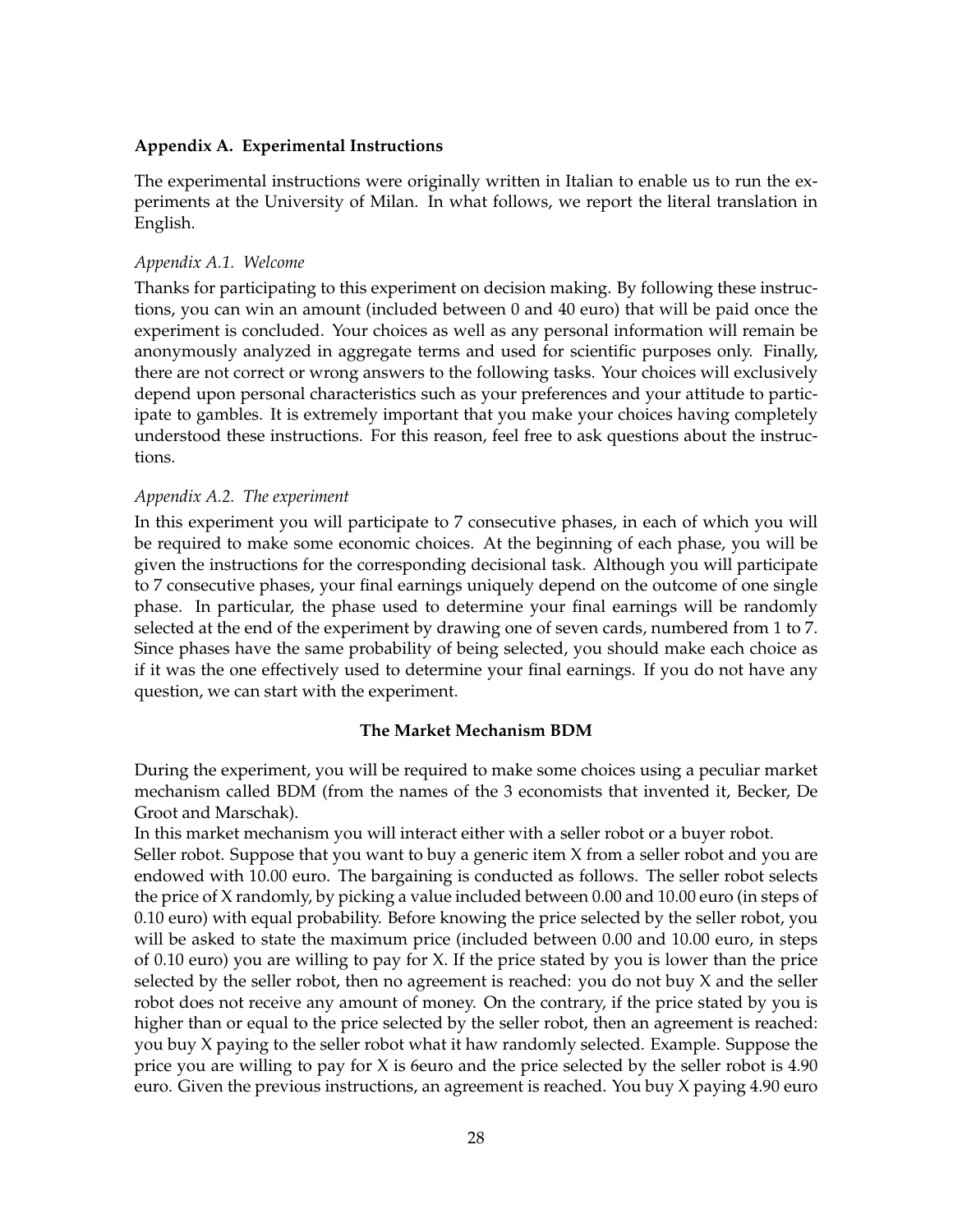to the seller robot. It is easy to show that there is no incentive to miss-report the amount you are willing to pay for X. Suppose that, although you are willing to pay 6.00 euro for X, you state a lower price, say 4.00 euro. Suppose that the seller robot selects a price equal to 4.10 euro. Although you would have been happy to buy X for 4.10 euro, the agreement is not reached since the price stated by you is lower than the price selected by the seller robot. Generally speaking, you should never report a lower price than what you are willing to pay for X because your choice does not affect the selling price and you might lose the opportunity to buy the item for a favorable exchange. Instead, suppose that, although you are willing to pay 6.00 euro for X, you state a higher price, say 7euro. Suppose that the seller robot selects a price equal to 6.50 euro. In this case an agreement is reached but you have to pay a price which is higher than what you are willing to pay. Generally speaking, you should never report a higher price than what you are willing to pay for X because your choice does not affect the selling price and you might buy the item for an unfavorable too high price

Buyer robot. What said above also holds in a slightly different context in which you interact with a buyer robot. Suppose you have the opportunity to sell a generic item Y to a buyer robot which is endowed with 10.00 euro. The bargaining is conducted as follows. The buyer robot selects the price it is willing to pay for Y randomly, by picking a value included between 0.00 and 10.00 euro (in steps of 0.10 euro) with equal probability. Before knowing the price selected by the buyer robot, you will be asked to state the minimum price (between 0.00 and 10.00 euro, in steps of 0.10 euro) you require to sell Y. If the price stated by you is higher than the price selected by the buyer robot, then no agreement is reached: you do not sell Y and the buyer robot does not pay any amount of money to you. On the contrary, if the price stated by you is lower than or equal to the price selected by the buyer robot, than an agreement is reached: you sell Y to the buyer robot for price it has selected. Even in this case, there is no incentive to misreport the amount you require to sell Y.

#### **Phase 1**

| <b>LOTTERY</b> |                                      | <b>OUTCOME</b>                       | PRICE |
|----------------|--------------------------------------|--------------------------------------|-------|
|                | You receive 40 euro if the number is | You receive nothing if the number is |       |
| L1             | 1,2,3,4                              | 5,6,7,8,9,10                         |       |
| L <sub>2</sub> | 1,2,3,4,5,6,7,8,9                    | 10                                   |       |
| L <sub>3</sub> | 1,2,3,4,5                            | 6,7,8,9,10                           |       |
| L4             | 1                                    | 2, 3, 4, 5, 6, 7, 8, 9, 10           |       |
| L5             | 1,2,3,4,5,6                          | 7,8,9,10                             |       |
| L <sub>6</sub> | 1,2,3                                | 4, 5, 6, 7, 8, 9, 10                 |       |
| L7             | 1,2,3,4,5,6,7,8,9,10                 |                                      |       |
| L8             | 1,2,3,4,5,6,7,8                      | 9,10                                 |       |
| L9             | 1,2                                  | 3,4,5,6,7,8,9,10                     |       |
| L10            | 1,2,3,4,5,6,7                        | 8,9,10                               |       |

Please look at the following table carefully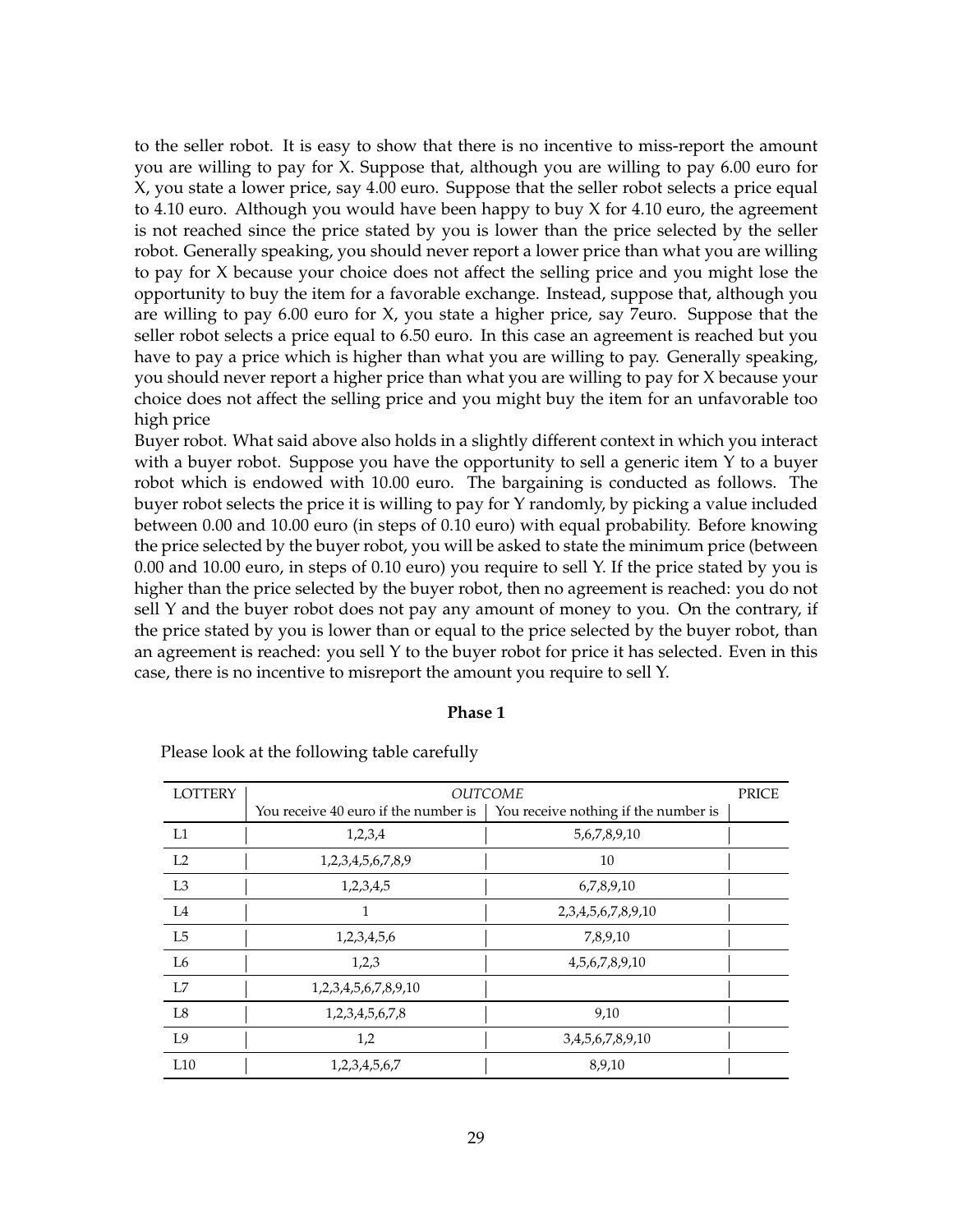The previous table reports 10 lotteries, numbered from L1 to L10. As you see from the table, the only difference between lotteries concerns the probability of receiving a prize of 40 euro. For each line of the table, you are asked to state in the last column (PRICE) the minimum price you are willing to sell the right to participate to the corresponding lottery to a buyer robot. At the end of the experiment, if this phase is selected, your final earnings will be determined according to the following procedure.

**Which lottery?** Although you are asked to make a choice for each of the 10 lotteries reported in the table, you final earnings will uniquely depend on the outcome of a single lottery. In particular, the lottery to use will be randomly selected by drawing one of ten cards, numbered from L1 to L10, such that the probability of each lottery is the same.

**Do you participate to the lottery or sell this opportunity?** Whether you will (or won't) participate to the selected lottery depends on the outcome of the BDM market mechanism explained above. In particular, the price that a buyer robot is willing to pay for participating to the selected lottery will be randomly selected by picking a value included between 0.00 and 40.00 euro (in 0.10 euro steps). If the price selected by the buyer robot is higher than or equal to the price stated by you for the selected lottery, then an agreement is reached and you sell the right to participate to the lottery for the price of the buyer robot. On the contrary, if the price selected by the buyer robot is lower than the price stated by you for the selected lottery, then an agreement is not reached: you will not receive any price from the buyer robot and you will participate to the selected lottery.

**The outcome of the selected lottery.** On the contrary, if the price selected by the buyer robot is lower than the price stated by you for the selected lottery, then an agreement is not reached: you will not receive any price from the buyer robot and you will participate to the selected lottery. In this case, we will randomly draw one of ten balls, numbered from 1 to 10, with equal probability and your earnings will be determined according to the rules of the selected lottery reported in the table.

#### **Phase 2**

Look at this item carefully. It is a combo radio-videogame that includes batteries. You are asked to state the maximum price you are willing to pay (between 0.00 euro to 20.00 euro, in steps of 0.10 euro) for buying this item from a seller robot knowing that in this phase

you are endowed with 20.00 euro.

At the end of the experiment, if this phase will be randomly selected, your final earnings will be determined according to the BDM market mechanism explained above. In particular, the seller robot will randomly select the price it requires to sell the item by picking a value included between 0.00 and 20.00 euro (in 0.10 euro steps). If the price stated by you is higher than the price selected by the seller robot, than an agreement is reached: you buy the item for the price selected by the seller robot and you receive an amount given by the difference between 20.00 euro and the price you paid. On the contrary, if the price stated by you is lower than that selected by the seller robot, no agreement is reached: you do not buy the item and receive an amount of 20.00 euro.

MAXIMUM PRICE YOU ARE WILLING TO PAY FOR THE ITEM (between 0.00 and 20.00 euro):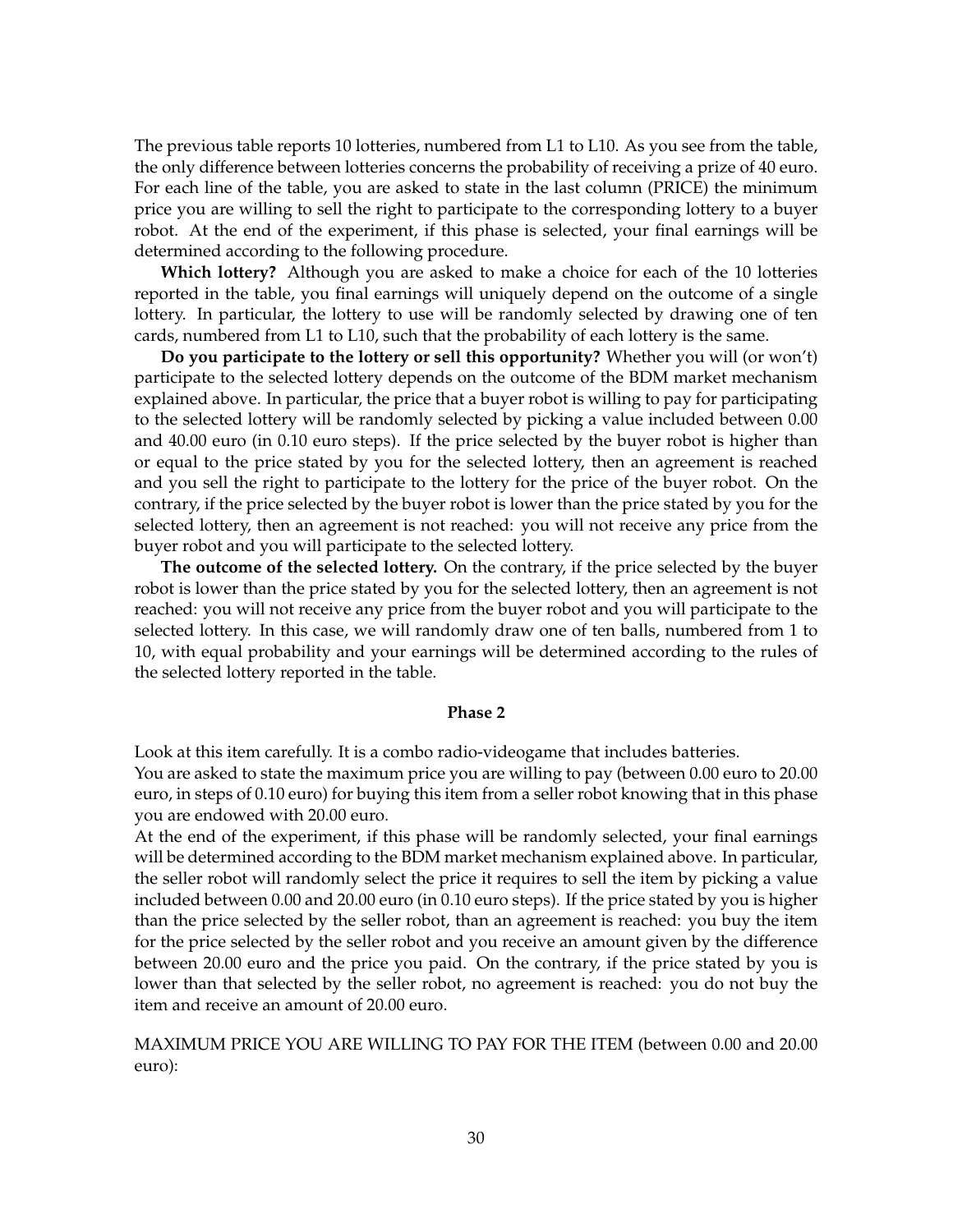#### **Phase 3**

In this phase, you are asked to state the amount (between 0.00 euro to 20.00 euro, in steps of 0.10 euro) you want to donate to "LaVoce.info" knowing that in this phase you are endowed with 20.00 euro.

At the end of the experiment, if this phase is selected, your final earnings will depend on the amount you have donated to "LaVoce.info." In particular, you will receive an amount that is equal to the difference between 20.00 euro and what you have donated to "LaVoce.info." LaVoce.info is a free online press that is mainly managed by economists working for universities and other institutions. Its articles focus on economic, political and social issues and its editorial style is in the middle between non-specialized press and academic language. LaVoce.info self-financed by its members and authors of the articles work on voluntary base. Within 14 days from the end of the experimental sessions, your donation together with those of the participants overall sessions will be sent to "LaVoce.info" through postal transfer. The details of the postal transfer and the list of anonymous donations made by the participants to this experiment will be emailed on request.

AMOUNT TO DONATE TO "LAVOCE.INFO" (between 0.00 and 20.00 euro):

#### **Phase 4**

In this phase, you are asked to state the amount (between 0.00 euro to 20.00 euro, in steps of 0.10 euro) you want to donate to "Medecins Sans Frontieres" knowing that in this phase you are endowed with 20.00 euro.

At the end of the experiment, if this phase is selected, your final earnings will depend on the amount you have donated to "Medecins Sans Frontieres" In particular, you will receive an amount that is equal to the difference between 20.00 euro and what you have donated to "Medici sans Frontier."

"Medecins Sans Frontieres" is a humanitarian institution that offers medical and sanitary support in war areas.

Within 14 days from the end of the experimental sessions, your donation together with those of the participants overall sessions will be sent to "Medecins Sans Frontieres" through postal transfer. The details of the postal transfer and the list of anonymous donations made by the participants to this experiment will be emailed on request.

AMOUNT TO DONATE TO "MEDECINS SANS FRONTIERES" (between 0.00 and 20.00 euro):

#### **Phase 5**

In this phase, each participant will be assigned a maze of 52 standard poker cards. Given his/her maze, for each participant, an experimenter will randomly select a subset of 21 unobserved cards. For simplicity, let us refer to this subset of cards with the word the "sample." Please chose one card of your sample and observe it. At the end of the experiment, if this phase is selected, you will paid 1.00 euro for each card in your sample reporting the same color (black or red) of that you have just selected.